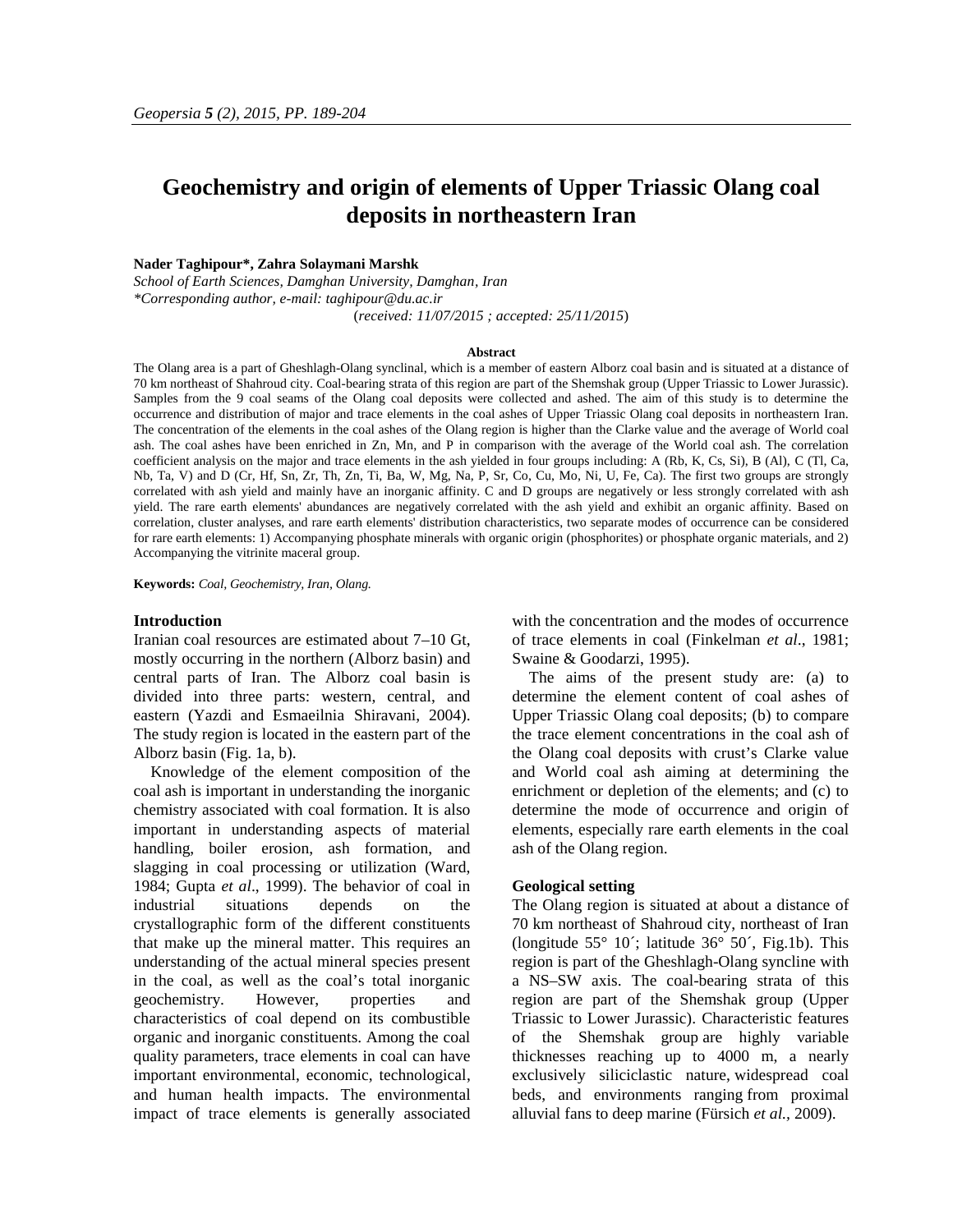Shemshak group rests with erosional unconformity on Lower and Middle Triassic limestone and dolomite of the Elika formation and is succeeded, apparently disconformably, by the marl and limestone of the Middle Jurassic Dalichai formation (Nabavi & Seyed-Emami, 1977) (Fig. 2). The Shemshak group consists mainly of sandstone, shale, siltstone, clay stone, with several interbedded coal seams. Some coal seams reach a workable thickness of between 40 cm and a few meters. Shemshak coal-bearing strata in the Alborz coalfield have continental characteristics and were deposited in fresh water, lacustrine and deltaic environments, upon carbonate bedrocks and, rarely, on Paleozoic and Precambrian rocks (Fürsich *et al.,* 2009; Yazdi & Esmaeilnia Shiravani, 2004). Based on a regional classification, the Shemshak group in Eastern Alborz consists of the Akrasar, Allah band, Kelariz, Alasht, Shirin Dasht, and Dancerit formations (Rad, 1986). The Kalariz and Alasht formations are the main host rocks for coal deposits in the Alborz range (Fig. 2). They are mainly composed of silty-clay sediments and fine-grained sandstone with numerous intercalations of coal and carbonaceous shale, representing fluvial, swamp and lake environments (Fürsich *et al.,* 2009; Yazdi, 2012).



Figure 1. a) Coal-bearing strata of Iran (Modified after Yazdi & Esmaeilnia Shiravani, 2004). b) Locality map with outcrop distribution of the Shemshak Formation in the central and eastern Alborz Mountains, northern Iran. The Olang region is marked with an arrow (Modified after Seyed-Emami *et al.,* 2006). c) Geological map showing locations of the studied coal mines in the Olang area (Modified after Zahrab, 2004).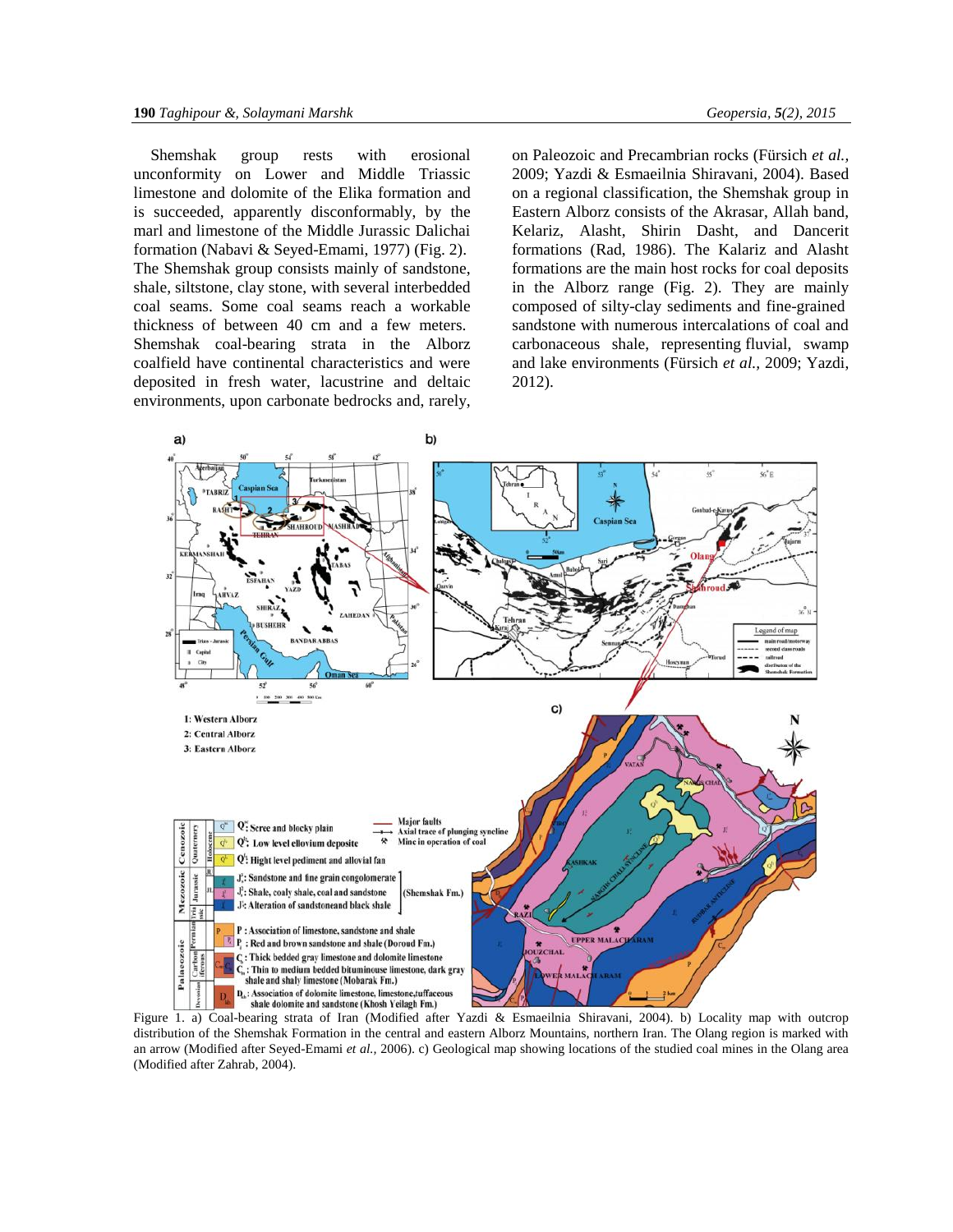

Figure 2. Upper Triassic to Upper Jurassic lithostratigraphic units in the eastern Alborz Mountains (Seyed-Emami *et al.,* 2001)

Olang coal-bearing strata occur in the Kalariz formation, which consists mainly of coal seams, siltstone, fine grained sandstone, and locally coarse grained sandstone (Fig. 3).

# **Analytical methods**

In total, 90 blocks of coal samples were randomly collected from 9 freshly mined coal seams of 3 active coal mines (Alborzegan, Razi, and Melech Aram) for geochemistry study in the Olang coal deposits (Fig. 1c and 3). All samples were collected and stored in plastic bags to prevent contamination and weathering. Coal samples were subsequently air dried, crushed, and ground to pass 200 mesh sieves and then homogenized. The coal samples were dried in 120°C and ashed at 750˚C and 2 g coal ash of each coal seam was sent to the ALS Chemex laboratory of Canada for geochemical

analysis.

Trace elements' concentrations were determined using a lithium borate  $(LiBO<sub>2</sub>)$  fusion method, followed by inductively coupled plasma mass spectrometry (ICP-MS). The major oxides, including SiO<sub>2</sub>, Al<sub>2</sub>O<sub>3</sub>, CaO, K<sub>2</sub>O, Na<sub>2</sub>O, Fe<sub>2</sub>O<sub>3</sub>, MnO, MgO, SrO, BaO,  $Cr<sub>2</sub>O<sub>3</sub>$ , TiO<sub>2</sub>, and P<sub>2</sub>O<sub>5</sub> were determined using a lithium borate fusion and acid dissolution, followed by inductively coupled plasma atomic emission spectrometry (ICP-AES).

The major element contents were determined by stoichiometric re-calculation from the content of their oxides in the coal ash. The ash yield in coal was determined according to ISO 1171 (1981) procedures.

The results were processed statistically and Pearson's correlation coefficient between the element concentration in the coal ash and ash yield was determined with cluster analysis. SPSS ver. 16 was used for statistical analysis**.**

# **Results and Discussion Coal characteristics**

The coals resources of Eastern Alborz region are estimated to be about 1 Gt occurring in two areas, Tazareh and Gheshlagh. The Olang region is located in the Gheshlagh area. In general, coals of the Gheshlagh area are high volatile bituminous (% Romax: 0.82–0.88) and have variable ash yield (9 to 40 wt %), volatile matter (26 to 28 wt %), and sulfur (0.6 to 1.02 wt %) contents (Razavi-Armagani and Moenoalsadat, 1994).

Coals of the Olang region are medium volatile bituminous (% Romax:  $0.84 -0.93$ ) and have variable ash (5.6 to 30.8 wt %, dry basis) (Table 2).

# **Coal petrography**

Based on petrographic analyses, all maceral groups are present in coal seams of the Olang area. Vitrinite is the most important maceral group and it's volume percentage varies between 82.9 and 95.5 vol. % (average 82.3 vol. %) in different coal seams. The inertinite maceral group has a concentration of up to more than 15 vol. % with an average of 8.9 vol. %. The concentration of liptinite is very low and the average for all of the coal seams is 0.4 vol. %. Macerals of the vitrinite group collotelinite, collodetrinite and corpogelinite with collotelinite and collodetrinite present in approximately equal content with a very small percentage of corpogelinite.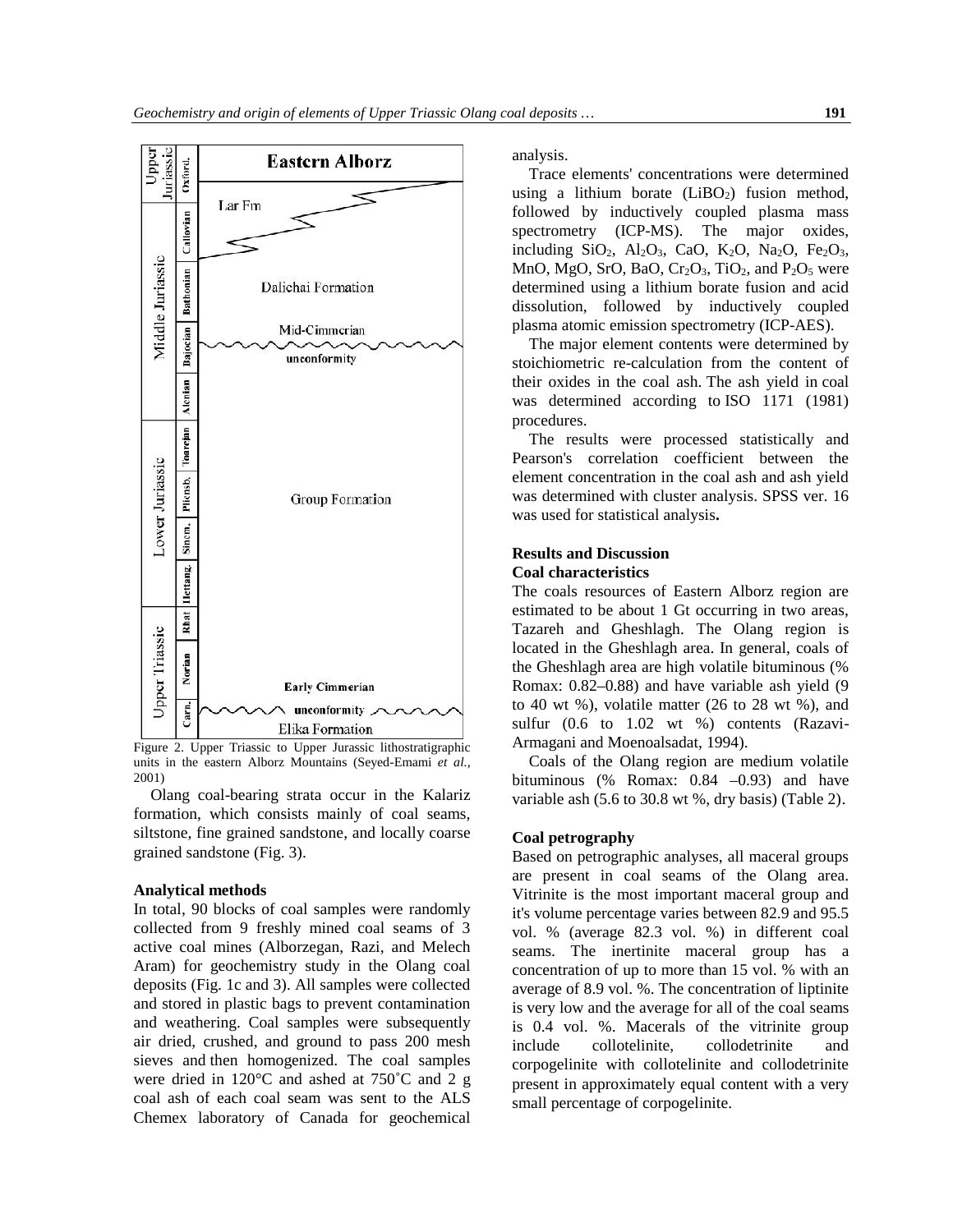

Figure 3. Lithostratigraphic column of the study coal seams in the Olang region, northeastern Iran. Coal seams studies (K4, K13, K14, K15, K18, K21, K30, K31, and K32) are indicated on it

The inertinite macerals consist of fusinite, semifusinite, secretinite, inertodetrinite, macrinite, micrinite, and funginite. Semifusinite and fusinite are the most abundant in this group. Sporinite, cutinite, and resinite macerals of the liptinite group are present in all coal seams (Solaymani & Taghipour, 2012).

Table 1 shows the results of the coal petrographic analyses. Volumetric concentrations of the vitrinite, inertinite, and liptinite maceral groups are given.

# **Concentration of elements in coal ash**

The concentration of the major and trace elements in the coal ash of Alborzegan, Razi, and Melech Aram mines are presented in Table 2. The content of these elements in the coal ash of the Olang region are compared with the Clarke value of crust (Zhao, 2002) and World coal ash (Ketris and Yudovich, 2009) (Table 3). The content of most elements in the coal ash of the Olang coal seams are higher than the Clarke value that is reported by Zhao et al. (2002). The concentration of Al, Ba, Co, Cr, Cs, Cu, REE, Pb, Ga, Mo, Ni, Hf, Sn, Sr, V, Th, Tl, U, P, Fe, W, and Zr are  $1.5 - 13.04$  times higher than the Clarke value. Ti, Nb, and Zn display concentrations slightly more than the Clarke values (Enrichment Factor from 1.2 to 1.4 times); but the contents of Ga, Rb, Sr, Th, and Zr are lower than unity compared to the Clarke value (Table 3).

The concentration of the elements in the coal ash of the Olang region is compared with the average World coal ash from Ketris and Yudovich (2009) (Table 3). It is established that Mn, P, and Zn concentrations are between 4 and 9.3 times higher than the average World coal ash (Table 3). The values of Cs, Ce, Ho, Tm, Hf, Sn, Sr, Tl, and U are lower than the World coal ash averages. The concentration of other elements is close to unity (Table 3). Sample  $K_{21}A$  (Alborzegan mine) is much enriched in Ca, P, Ba, Cu, Sr, and Th elements in comparison with other coal ash samples.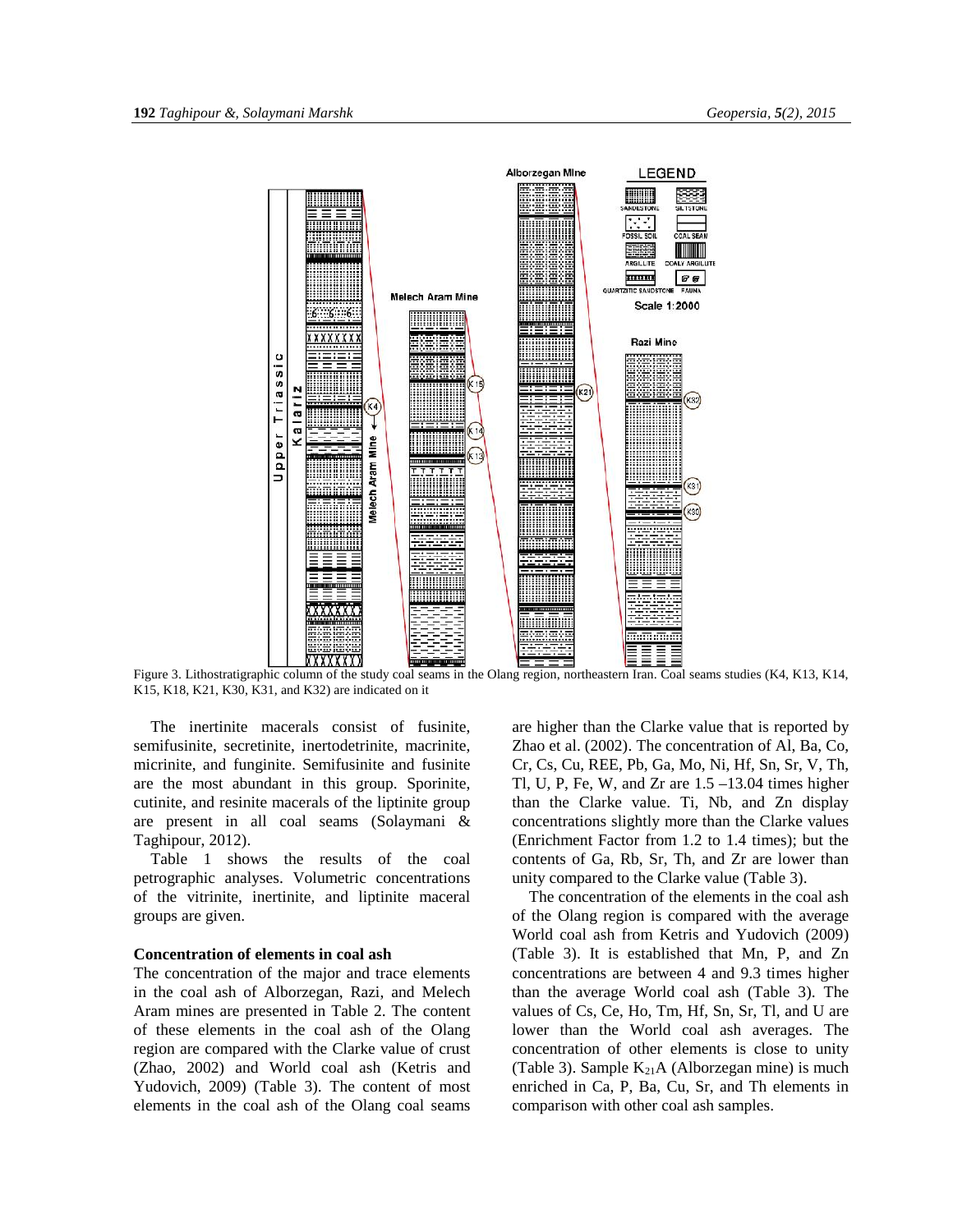| Sample                  | CD   | <b>CT</b> | Cg  | $V-G$ | Sp  | Cu  | Re      | LD  | $L-G$ | Fu   | Sf   | Ma  | In  | Fg  | Sc  | $I-G$ | Mm   |
|-------------------------|------|-----------|-----|-------|-----|-----|---------|-----|-------|------|------|-----|-----|-----|-----|-------|------|
| Alborzegan mine         |      |           |     |       |     |     |         |     |       |      |      |     |     |     |     |       |      |
| $K_{18}A$               | 60.1 | 14.6      | 1.3 | 76.0  | 0.5 | 0.4 | 0.0     | 0.2 | 1.1   | 1.6  | 5.8  | 0.5 | 0.7 | 0.1 | 0.1 | 8.8   | 14.1 |
| $K_{19}A$               | 76.3 | 15.4      | 0.1 | 91.8  | 0.4 | 0.3 | 0.0     | 0.3 | 1.0   | 2.8  | 2.8  | 0.2 | 0.5 | 0.1 | 0.2 | 6.6   | 0.6  |
| $K_{20}A$               | 67.5 | 15.2      | 0.2 | 82.9  | 2.5 | 1.0 | 0.0     | 0.3 | 3.8   | 4.2  | 2.5  | 1.0 | 0.1 | 0.0 | 0.0 | 7.8   | 5.5  |
| $K_{21}A$               | 68.0 | 26.0      | 0.0 | 94.0  | 0.2 | 0.1 | 0.0     | 0.0 | 0.3   | 0.7  | 3.5  | 0.7 | 0.4 | 0.1 | 0.0 | 5.4   | 0.3  |
| <b>Razi Mine</b>        |      |           |     |       |     |     |         |     |       |      |      |     |     |     |     |       |      |
| $K_{30}R$               | 35.3 | 48.6      | 0.3 | 84.2  | 0.0 | 0.0 | 0.0     | 0.0 | 0.0   | 8.4  | 7.0  | 0.2 | 0.1 | 0.0 | 0.0 | 15.7  | 0.1  |
| $K_{31}R$               | 59.3 | 13.4      | 0.4 | 73.1  | 0.0 | 0.1 | 0.1     | 0.1 | 0.3   | 10.2 | 10.3 | 0.0 | 0.2 | 0.0 | 0.2 | 20.9  | 5.7  |
| $K_{32}R$               | 50.4 | 20.4      | 0.8 | 71.6  | 0.1 | 0.3 | 0.0     | 0.3 | 0.7   | 5.6  | 9.2  | 0.1 | 0.1 | 0.0 | 0.2 | 15.2  | 12.5 |
| <b>Melech Aram mine</b> |      |           |     |       |     |     |         |     |       |      |      |     |     |     |     |       |      |
| $K_4M$                  | 50.7 | 11.7      | 0.3 | 62.7  | 2.2 | 0.5 | 0.1     | 0.4 | 3.2   | 9.6  | 12   | 0.8 | 0.5 | 0.1 | 0.1 | 23.1  | 11.0 |
| $K_{13}M$               | 72.8 | 4.9       | 0.0 | 77.7  | 1.2 | 0.3 | 0.1     | 1.1 | 2.7   | 3.5  | 1.1  | 0.6 | 0.1 | 0.1 | 0.2 | 5.6   | 14.0 |
| $K_{14}M$               | 63.0 | 20.1      | 0.0 | 83.1  | 1.7 | 0.3 | 0.0     | 0.8 | 2.8   | 5.2  | 2.4  | 0.7 | 0.1 | 0.0 | 0.1 | 8.5   | 5.6  |
| $K_{15}M$               | 69.0 | 14.4      | 0.1 | 83.5  | 0.4 | 0.4 | $0.0\,$ | 0.0 | 0.8   | 4.6  | 2.7  | 0.9 | 0.2 | 0.3 | 0.2 | 8.9   | 6.8  |
| <b>Granite mine</b>     |      |           |     |       |     |     |         |     |       |      |      |     |     |     |     |       |      |
| $K_6G$                  | 52.0 | 5.7       | 0.0 | 57.7  | 0.9 | 0.3 | 0.1     | 0.0 | 1.3   | 2.3  | 2.8  | 0.4 | 0.7 | 0.0 | 0.1 | 6.3   | 34.7 |

Table 1. Maceral composition analysis and mineral content of the coal seams of the Olang area (in vol. %)

CD:collodetrinite; CT:collotelinite; Cg:corpogelinite; V-G:vitrinite group total; Sp: spornite; Re:resinite; LD: liptodetrinite; L-G: liptinite group total; Fu:fusinite; Sf : semifusinite; Ma: macrinite; In: inertinite; Fg:funginite; Sc:secretinite; I-G: Inertinite group total; Mm: mineral matter

# **Mode of occurrence of elements**

The mode of occurrence and association of elements are important factors in influencing the fate of elements during combustion. In addition, if the association of trace elements with specific minerals and macerals is known, there is the possibility of reducing concentrations by selected mining and coal-cleaning. Information on the distribution of trace elements within the coal also enables predictions to be made for other coals. In addition to the applied aspects, more precise information on the location of elements within the coal leads to a better understanding of geochemical processes during deposition and diagenesis (Spears *et al.,* 2007).

## **Geochemical association of elements**

The elemental associations were studied by cluster analysis. Four groups of elemental association were identified (Fig. 4) referred to as groups A, B, C, and D.

Group A: This group includes Rb, K, and Cs and ash yield (Fig. 4). These elements are strongly correlated with ash yield (Table 4). There are correlation coefficients among Rb, K, Cs elements and the composition of Al and Si  $(r_{Al-Si} > 0.7)$  that indicate these elements are associated with aluminosilicate minerals.

Group A: This group includes Rb, K, and Cs and ash yield (Fig. 4). These elements are strongly correlated with ash yield (Table 4). There are correlation coefficients among Rb, K, Cs elements and the composition of Al and Si  $(r_{Al-Si} > 0.7)$  that indicate these elements are associated with aluminosilicate minerals.

Group B: This group includes Nb, Si, Ga, Al, Cr, V, Sn, Th, Hf, Zr, Ta, and Ti (Fig. 4). Ga, Al, and Ta in this group exhibit relatively positive correlation coefficients with ash yield, ranging from 0.30 to 0.7 (Table 4). The correlation coefficients among the composition of Al, Si, Cr, Hf, Sn, V, Zr, Ga, Nb, and Ta are higher than 0.50. The other elements display lower than 0.50 positive correlation coefficients with ash yield.

Group C: This group includes Ba, Sr, Ca, P, U, Cu, and Pb (Fig. 4). All these elements are negatively correlated with ash yield (-0.74 to -0.26) and positively correlated with Ca and P  $(r > 0.5)$ .

Group D: This group includes Fe, Mn, Zn, Tl, Co, Mo, Ni, Na, REE, and Mg (Fig. 4). With the exception of Tl, the other elements are negatively correlated with ash yield and the composition of Al and Si. Mn, Fe, and Mg display high positively correlation coefficients all together (r> 0.7).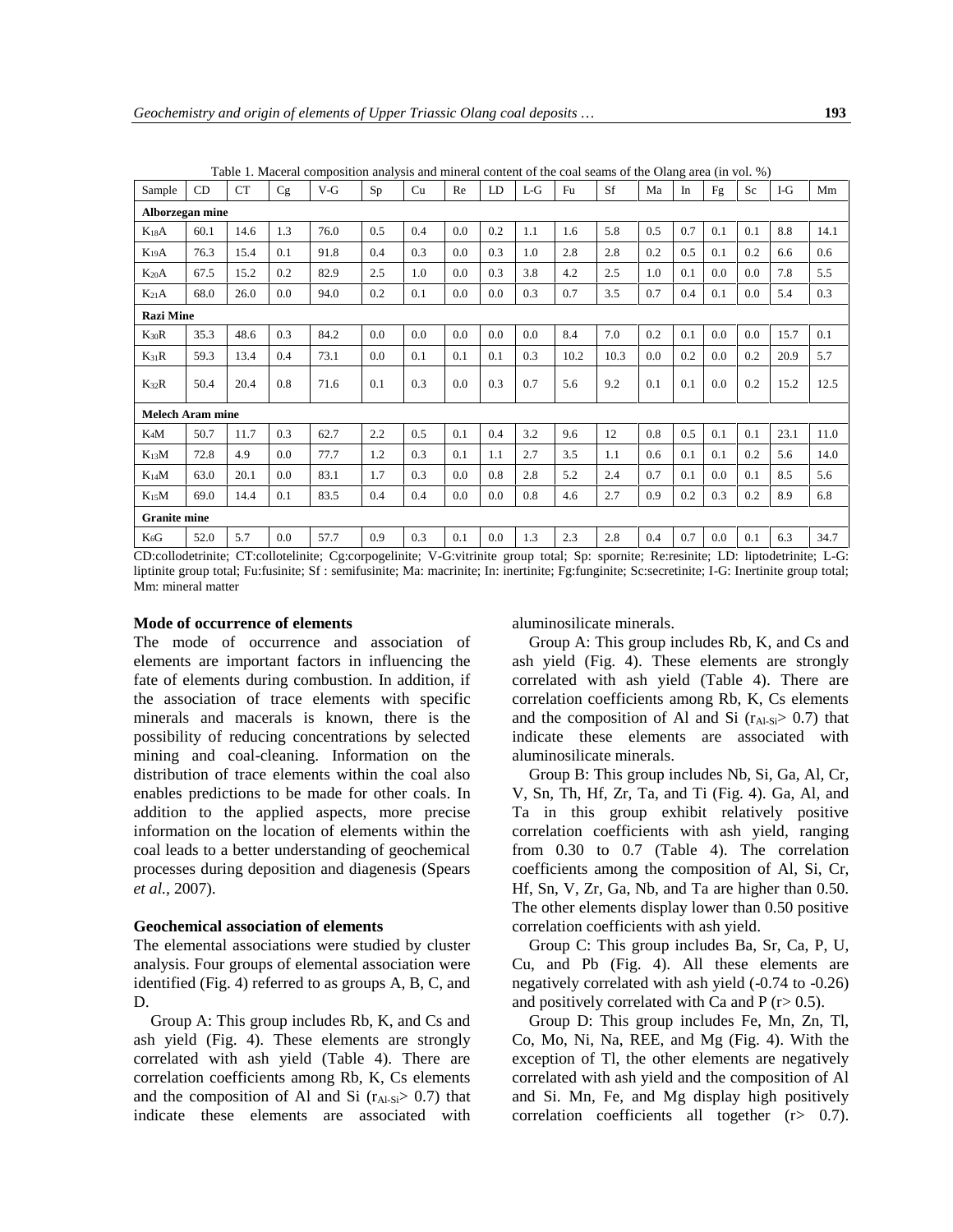Negative correlation coefficients of these elements with Ca show the absence of carbonate minerals such as calcite, dolomite, and ankerite in these coal seams.

| Table 2. Concentration of major and trace elements in the coal ash from nine different coal seams of the Olang region |
|-----------------------------------------------------------------------------------------------------------------------|
|-----------------------------------------------------------------------------------------------------------------------|

| <b>Element</b>         |                | Alborzegan mine |           | Razi mine |                | <b>Melech Aram mine</b> |           |                |                |  |  |
|------------------------|----------------|-----------------|-----------|-----------|----------------|-------------------------|-----------|----------------|----------------|--|--|
|                        | $K_{18}A$      | $K_{21}A$       | $K_{30}R$ | $K_{31}R$ | $K_{32}R$      | $K_4M$                  | $K_{13}M$ | $K_{14}M$      | $K_{15}M$      |  |  |
| Si%                    | 25.43          | 18.09           | 22.63     | 18.70     | 20.06          | 27.30                   | 9.96      | 22.91          | 10.52          |  |  |
| Al $\%$                | 12.97          | 14.72           | 12.76     | 12.02     | 13.45          | 13.76                   | 8.63      | 14.08          | 9.45           |  |  |
| Fe %                   | 5.66           | 4.35            | 9.44      | 13.85     | 10.49          | 1.81                    | 32.52     | 6.22           | 26.85          |  |  |
| Ca %                   | 0.86           | 6.98            | 0.71      | 2.07      | 1.31           | 1.07                    | 1.83      | 1.02           | 2.72           |  |  |
| Mg%                    | 0.76           | 0.43            | 1.06      | 1.22      | 1.00           | 0.77                    | 1.13      | 1.05           | 1.76           |  |  |
| Na %                   | 0.36           | 0.50            | 0.97      | 0.42      | 0.42           | 0.23                    | 0.22      | 0.34           | 0.25           |  |  |
| $\rm K$ %              | 2.12           | 1.17            | 2.06      | 1.62      | 2.23           | 2.27                    | 0.37      | 2.24           | $0.50\,$       |  |  |
| Ti %                   | 0.86           | 1.13            | 0.62      | 0.60      | 0.55           | 0.82                    | 0.50      | 0.63           | 0.31           |  |  |
| Mn %                   | 0.05           | 0.05            | 0.09      | 0.19      | 0.09           | 0.02                    | 0.42      | 0.06           | 0.50           |  |  |
| P %                    | 0.25           | 3.30            | 0.08      | 0.39      | 0.44           | 0.34                    | 0.31      | 0.31           | 0.41           |  |  |
| Trace Elements (ppm)   |                |                 |           |           |                |                         |           |                |                |  |  |
| Ba                     | 671            | 2550            | 693       | 917       | 980            | 523                     | 996       | 1230           | 932            |  |  |
| Co                     | 29.4           | 31.2            | 114.5     | 48.7      | 32.6           | 13.4                    | 62.3      | 28.3           | 101.5          |  |  |
| Cr                     | 150            | 240             | 250       | 160       | 150            | 160                     | 50        | 19             | 100            |  |  |
| $\mathbf{C}\mathbf{s}$ | 14.4           | 5.26            | 8.29      | 10.9      | 14.05          | 17.8                    | 1.48      | 16.1           | 3.27           |  |  |
| Cu                     | 62.0           | 253             | 193       | 120       | 103            | 84                      | 69        | 136            | 144            |  |  |
| La                     | 78.8           | 113             | 76.5      | 68.4      | 64.5           | 73.7                    | 68.2      | 73.8           | 60.1           |  |  |
| Ce                     | 159.5          | 224             | 164       | 136.5     | 128.5          | 146.5                   | 134.5     | 149.5          | 121.5          |  |  |
| Pr                     | 16.7           | 25.4            | 19.55     | 15.35     | 14.05          | 15.65                   | 15.75     | 17.75          | 14.95          |  |  |
| $\rm Nd$               | 63.1           | 99.9            | 83        | 59.3      | 53.7           | 58.2                    | 63.9      | 73.2           | 67             |  |  |
| Sm                     | 11.8           | 20.7            | 20        | 12.1      | 10.5           | 11                      | 13.75     | 15.55          | 18.05          |  |  |
| Eu                     | 2.38           | 4.55            | 5.05      | 2.71      | 2.38           | 2.28                    | 3.21      | 3.62           | 5.02           |  |  |
| Gd                     | 10.35          | 19.25           | 22.1      | 11.75     | 10.15          | 9.87                    | 13.9      | 15.7           | 21.8           |  |  |
| Tb                     | 1.49           | 2.96            | 3.59      | 1.84      | 1.56           | 1.51                    | 2.21      | 2.38           | 3.74           |  |  |
| Dy                     | 8.69           | 16.85           | 21.8      | 10.65     | 9.08           | 8.99                    | 13.3      | 13.45          | 23.1           |  |  |
| Ho                     | 1.85           | 3.41            | 4.67      | 2.2       | 1.87           | 1.87                    | 2.75      | 2.69           | 4.82           |  |  |
| Er                     | 5.64           | 10.05           | 13.05     | 6.28      | 5.35           | 5.57                    | 7.82      | 7.5            | 13.15          |  |  |
| Tm                     | 0.84           | 1.42            | 1.81      | 0.88      | 0.78           | $0.82\,$                | 1.1       | 1.03           | 1.72           |  |  |
| Yb                     | 5.71           | 9.76            | 11.2      | 5.92      | 5.23           | 5.39                    | 7.16      | 6.73           | 10.8           |  |  |
| Lu                     | 0.89           | 1.49            | 1.73      | 0.89      | 0.81           | 0.84                    | 1.07      | $\mathbf{1}$   | 1.61           |  |  |
| Y                      | 51.7           | 102.5           | 156       | 64.8      | 50.5           | 53.7                    | 89.2      | 76.6           | 162            |  |  |
| Mo                     | $\overline{7}$ | 14              | 41        | 19        | 11             | 3                       | 21        | 15             | 45             |  |  |
| Nb                     | 30.2           | 32.1            | 27.1      | 19.6      | 20.4           | 29.6                    | 10.6      | $\overline{c}$ | 12.2           |  |  |
| Ga                     | 38.3           | 46.7            | 38.7      | 35.2      | 37.9           | 40.6                    | 24.7      | 45.7           | 29             |  |  |
| Ni                     | 98             | 152             | 321       | 131       | 102            | 54                      | 78        | 122            | 199            |  |  |
| Pb                     | 31             | 63              | 42        | 50        | 42             | 31                      | 51        | 53             | 69             |  |  |
| Rb                     | 142            | 72.3            | 122.5     | 122       | 164.5          | 163                     | 21.6      | 167.5          | 37.3           |  |  |
| Hf                     | 8.10           | 10.4            | 8.1       | 6.7       | 6.8            | 8.4                     | 6.3       | 7.4            | 5              |  |  |
| Sn                     | 5              | 8               | 5         | 5         | 5              | 5                       | 3         | 5              | $\overline{c}$ |  |  |
| $\rm Sr$               | 300            | 2080            | 142.5     | 437       | 548            | 619                     | 673       | 601            | 422            |  |  |
| Ta                     | 2.3            | 2.9             | 1.5       | 1.5       | 1.5            | 2.2                     | 0.9       | 1.7            | 0.6            |  |  |
| Th                     | 28.3           | 45.4            | 24.7      | 26        | 25.4           | 26.4                    | 26.4      | 26.6           | 19.3           |  |  |
| Tl                     | 0.8            | 1.1             | 1.2       | 1         | 3              | 0.9                     | -1        | 1.6            | 1.6            |  |  |
| U                      | 6.72           | 13.7            | 10.5      | 8.15      | 6.94           | 6.88                    | 10.15     | 11             | 11             |  |  |
| V                      | 201            | 309             | 292       | 260       | 267            | 225                     | 77        | 308            | 157            |  |  |
| W                      | $\overline{4}$ | $\overline{4}$  | 6         | 3         | $\overline{2}$ | 3                       | 2         | $\overline{4}$ | $\overline{4}$ |  |  |
| Zn                     | 75             | 60              | 127       | 105       | 95             | 62                      | 58        | 162            | 172            |  |  |
| Zr                     | 277            | 358             | 306       | 231       | 234            | 293                     | 213       | 245            | 167            |  |  |
| Ash %                  | 21.1           | 6.1             | 8.3       | 12.9      | 24.8           | 30.8                    | 8.0       | 22.8           | 5.6            |  |  |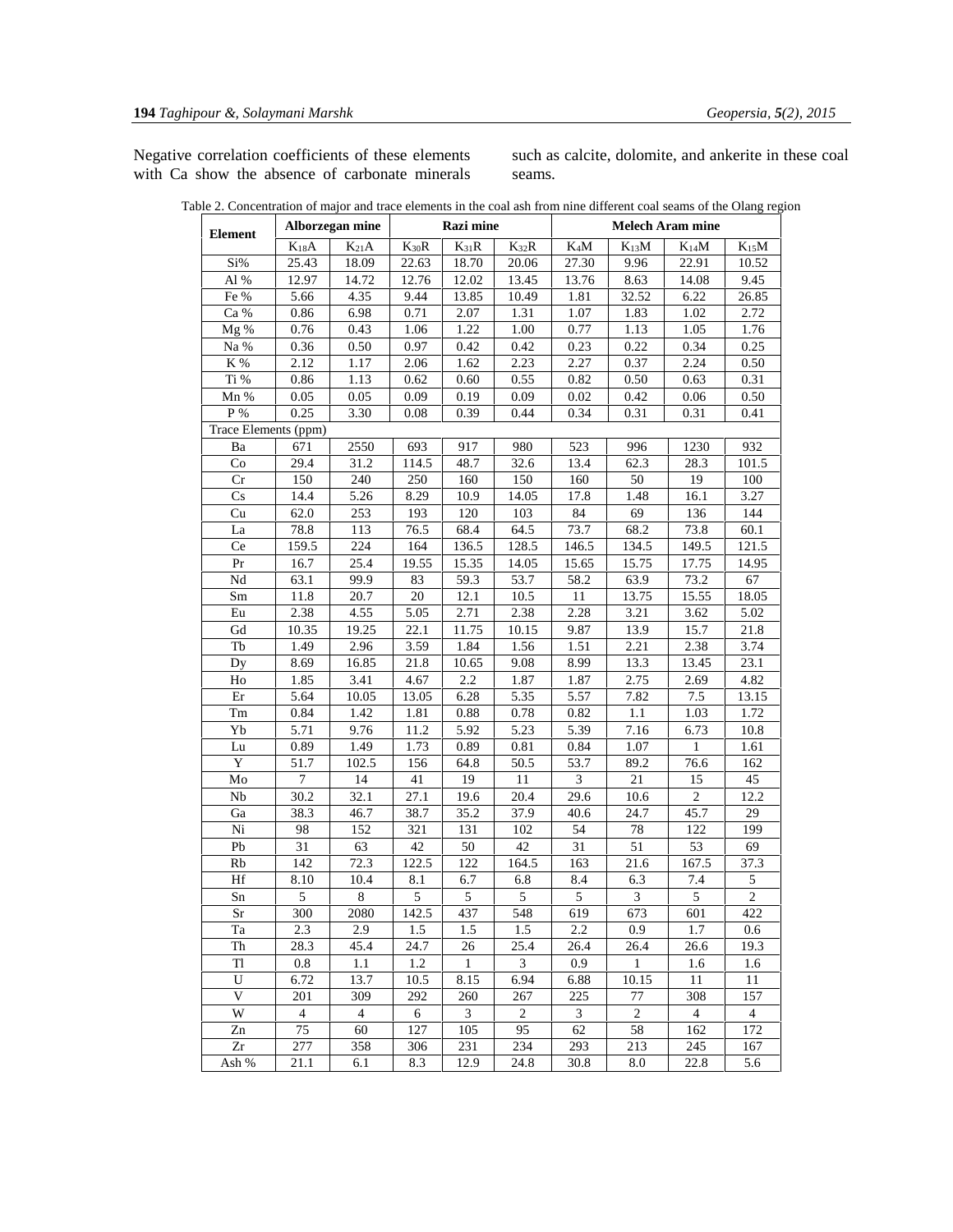Table 3.Mean value of major and trace elements in the coal ash from the Olang region compared to the average Clarke of crust and the World coal ash

|                        | Olang coal ash |        | <b>Clarke of crust</b> |                 | World coal ash c |                          |  |
|------------------------|----------------|--------|------------------------|-----------------|------------------|--------------------------|--|
| <b>Element</b>         | Range          | MМ     | Clarke <sup>a</sup>    | EF <sup>b</sup> | Average          | EF                       |  |
| Si%                    | 18.09-27.3     | 19.53  | 28.1                   | 0.69            | nd               | $\overline{\phantom{a}}$ |  |
| Al%                    | 8.63-14.72     | 12.43  | 8.23                   | 1.51            | nd               |                          |  |
| Fe%                    | 1.81-26.85     | 12.35  | 5.63                   | 2.19            | nd               |                          |  |
| Ca%                    | $0.71 - 6.98$  | 2.06   | 4.15                   | 0.50            | nd               | $\overline{\phantom{a}}$ |  |
| Mg%                    | $0.43 - 1.76$  | 1.02   | 2.33                   | 0.44            | nd               | $\overline{\phantom{a}}$ |  |
| Na%                    | $0.22 - 0.97$  | 0.41   | 2.36                   | 0.17            | nd               | $\Box$                   |  |
| K%                     | 0.37-2.27      | 1.62   | 2.09                   | 0.78            | nd               | $\overline{\phantom{a}}$ |  |
| Ti%                    | $0.31 - 1.13$  | 0.67   | 0.57                   | 1.18            | 0.53             | 1.3                      |  |
| Mn%                    | $0.02 - 0.5$   | 0.16   | 0.95                   | 0.17            | 0.04             | 4.0                      |  |
| $\mathrm{P}\%$         | $0.08 - 3.30$  | 0.65   | 0.10                   | 6.19            | 0.15             | 4.3                      |  |
| Trace Elements (ppm)   |                |        |                        |                 |                  |                          |  |
| Ba                     | 523-2550       | 1054.7 | 425                    | 2.48            | 980              | 1.1                      |  |
| Co                     | 13.4-114.5     | 51.32  | 25                     | 2.05            | 37               | 1.4                      |  |
| Cr                     | 19-250         | 161.1  | 100                    | 1.61            | 120              | 1.3                      |  |
| $\mathbf{C}\mathbf{s}$ | 1.48-17.8      | 10.17  | $\mathfrak{Z}$         | 3.39            | 110              | 0.1                      |  |
| Cu                     | 62-253         | 129.3  | 55                     | 2.35            | 110              | 1.2                      |  |
| La                     | 60.1-113       | 75.2   | 30                     | 2.51            | 76               | 1.0                      |  |
| Ce                     | 121.5-224      | 151.6  | 60                     | 2.53            | 140              | 1.1                      |  |
| Pr                     | 4.05-25.4      | 17.24  | 8.2                    | 2.10            | 26               | 0.7                      |  |
| Nd                     | 53.7-99.9      | 69.03  | 28                     | 2.47            | 75               | 0.9                      |  |
| Sm                     | 11-20.7        | 14.83  | 6                      | 2.47            | 14               | 1.1                      |  |
| Eu                     | 2.28-5.05      | 3.47   | 1.2                    | 2.89            | 2.6              | 1.3                      |  |
| Gd                     | 9.87-21.8      | 14.99  | 5.4                    | 2.78            | 16               | 0.9                      |  |
| Tb                     | 1.49-3.74      | 2.36   | 0.9                    | 2.62            | 2.1              | 1.1                      |  |
| Dy                     | 8.69-23.1      | 13.99  | 3                      | 4.66            | 15               | 0.9                      |  |
| Ho                     | 1.85-4.82      | 2.90   | 1.2                    | 2.42            | 4.8              | 0.6                      |  |
| Er                     | 5.35-13.15     | 8.27   | 2.8                    | 2.95            | 6.4              | 1.3                      |  |
| Tm                     | $0.82 - 1.81$  | 1.16   | 0.48                   | 2.42            | 2.2              | 0.5                      |  |
| Yb                     | 5.23-11.2      | 7.54   | 3                      | 2.51            | 6.9              | 1.1                      |  |
| Lu                     | $0.81 - 1.73$  | 1.15   | nd                     | Nd              | 1.3              | 0.9                      |  |
| Y                      | 50.5-162       | 89.67  | 33                     | 2.72            | 51               | 1.8                      |  |
| Nb                     | $2 - 32.1$     | 22.87  | 20                     | 1.14            | 22               | 1.0                      |  |
| Ni                     | 54-199         | 139.7  | 75                     | 1.86            | 100              | 1.4                      |  |
| Pb                     | $31-69$        | 48     | 12.5                   | 3.84            | 55               | 0.9                      |  |
| Ga                     | 24.7-46.7      | 37.42  | 15                     | 2.49            | 36               | 1.0                      |  |
| Mo                     | $3 - 45$       | 19.56  | 1.5                    | 13.04           | 14               | 1.4                      |  |
| Rb                     | 21.6-167.5     | 112.52 | 90                     | 1.25            | 82               | 1.4                      |  |
| Hf                     | $5 - 10.4$     | 7.47   | $\overline{3}$         | 2.49            | 9                | 0.8                      |  |
| Sn                     | $2 - 8$        | 4.78   | $\overline{c}$         | 2.39            | 8                | 0.6                      |  |
| Sr                     | 142.5-2080     | 646.9  | 375                    | 1.73            | 730              | 0.9                      |  |
| Ta                     | $0.6 - 2.9$    | 1.68   | 2                      | 0.84            | 20               | 0.1                      |  |
| Th                     | 19.3-45.4      | 27.61  | 9.6                    | 2.88            | 23               | 1.2                      |  |
| Tl                     | $0.8 - 3$      | 1.36   | 0.45                   | 3.02            | 6.6              | 0.2                      |  |
| U                      | 6.72-13.7      | 9.45   | 2.7                    | 3.50            | 15               | 0.6                      |  |
| $\mathbf{V}$           | 77-309         | 232.9  | 135                    | 1.73            | 170              | 1.4                      |  |
| W                      | $2 - 6$        | 3.56   | 1.5                    | 2.37            | 7.8              | 0.5                      |  |
| Zn                     | 58-172         | 101.78 | 70                     | 1.45            | 11               | 9.3                      |  |
| Zr                     | 167-358        | 258.2  | 165                    | 1.56            | 230              | 1.1                      |  |
|                        |                |        |                        |                 |                  |                          |  |

<sup>a</sup> Zhao *et al.*, 2002; <sup>b</sup>EF, Enrichment Factor <sup>c</sup>Ketris & Yudovich, 2009 MM: Mean values concentrations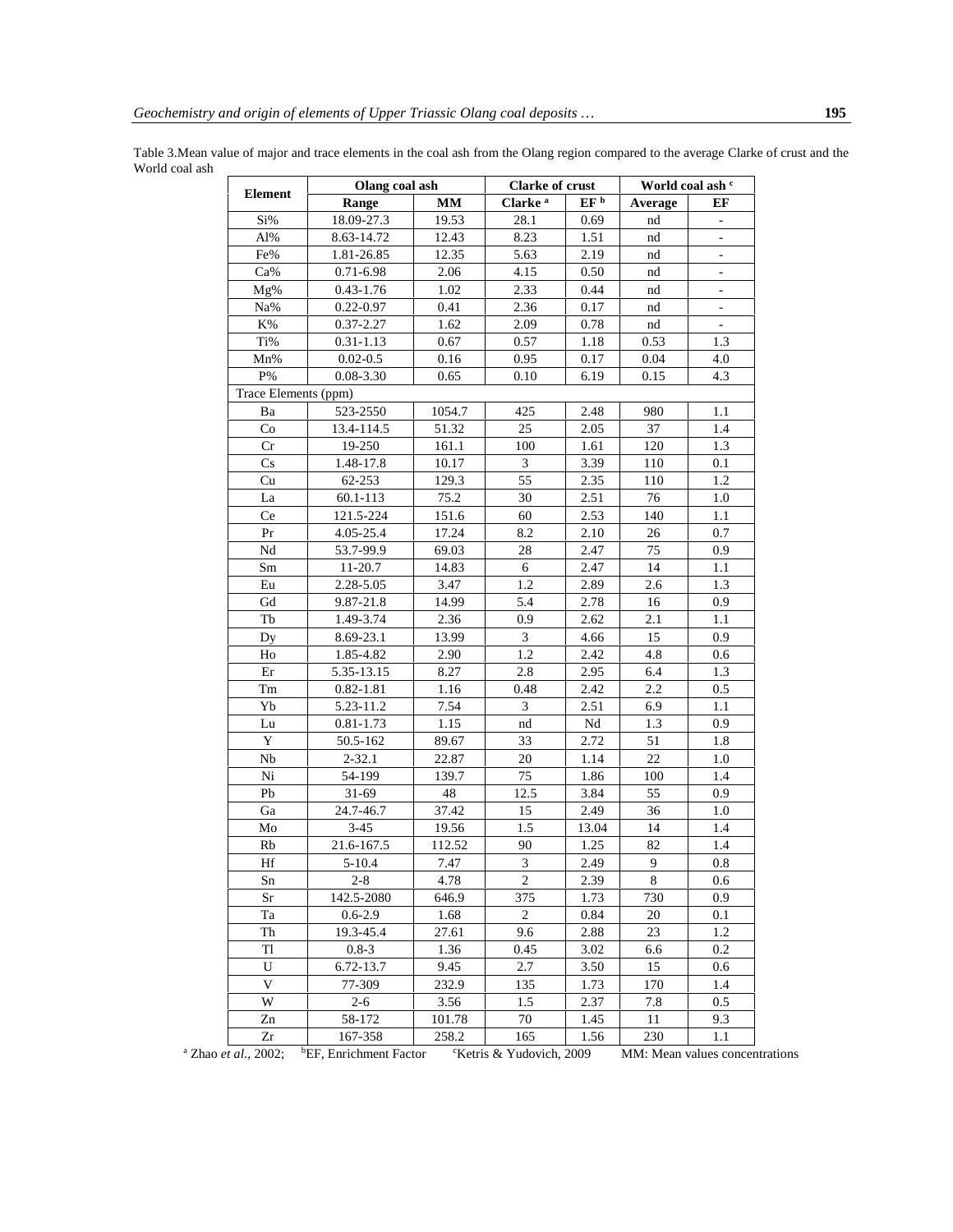Table 4. Element affinities deduced from the calculation of Pearson correlation coefficients between the content of each element in coal ash and ash yield or selected major elements.

*Correlation with ash yield* Group A:  $r_{ash} = 0.5 - 1.0$   $Cs (0.93) - Rb (0.84) - K (0.78) - Si (0.74) - Al (0.51)$ Group B:  $r_{ash} = 0.22 - 0.51$  Ga  $(0.39) - Nb$   $(0.37) - Ta$   $(0.31) - Ti$   $(0.23) - V$   $(0.22)$ Group C:  $r_{ash} = 0.22 - (-0.22)$  Cr  $(0.2) - Hf (0.12) - Sn (0.14) - Zr (0.08) - Th (-0.17) - Zn (-0.17) - Ti (0.16) - Tr (0.19)$ La (-0.22) Group D:  $r_{\text{ash}} = -0.22$  >  $\rightarrow$  Ba  $(-0.5) - Sr (-0.26) - W (-0.33) - Mg (-0.31) - Na (-0.31) - P (-0.35) - Sr (-0.26) - Ba$ (-0.39)- Fe (-0.59) – Ca (-0.53) –Co (-0.71) – Cu (-0.55) – Mo (-0.74) – Ni (-0.59) – Pb (-0.72) – U (-0.71) – Y (-  $(0.76) - \text{REE}$  (-0.5)

### *Aluminosilicate affinity*

 $r_{Al-Si} = 0.7 - 1.0$   $Cs - Ga - Nb - Rb - Ta - K$ <br> $r_{Al-Si} = 0.5 - 0.7$   $Cr - Hf - Sn - V - Zr - Ti$  $Cr - Hf - Sn - V - Zr - Ti$ <br>La – Ce –Th – W  $r_{Al-Si} = 0.22 - 0.5$ 

#### *Carbonate affinity*

 $r_{Ca-Mg} = 0.7-1.0$  Ba - Cu - Pb - Sr - U<br> $r_{Ca-Mg} = 0.5$  - 0.7 La - Ce - Pr - Sm - Th La - Ce - Pr - Sm -Th - Cu - Nd  $r_{Ca-Mg} = 0.22 - 0.5$   $T_i - Mn - Gd - Tb - Dy - Eu - Hf - Ho - Er - Tm - Lu - Y - Sn - Ta - Yb - Zr$ 

# **Phosphate affinity**

 $rc_{a+P} > 0.7 = Ba- Cu - Sn - Sr - Th - Ce - La - Nd - Pr - Sm$  $r_{Ca+P} = 0.5 - 0.7$   $Ti - Hf - Sn - Pb - Gd$ 

# *Correlation coefficients between selected major elements*

Si- Al =  $0.81$ ; Ca – Mg =  $-0.34$ ; Ca – Fe =  $-0.03$ ; Mg – Fe =  $0.71$ ; Ga – Al =  $0.97$ 



Figure 4. Dendrogram produced by the hierarchical cluster analysis of analytical results on 9 coal ash samples (cluster method, centroid clustering; interval, Pearson correlation; transform values, maximum magnitude of 1)

## **Affinity of the elements**

The correlation of the element concentrations with ash yield may provide preliminary information for their organic or inorganic affinity (Kortenski and Sotirov, 2002). The ash yield of coal seams in the Olang region ranges from 5.6 to 30.8 wt% (Table 2). Four groups of elements are classified according to their correlation coefficients with ash yield (Table 4).

Group A: This group includes Al, Cs, Rb, K, and Si which are strongly correlated with ash yield  $(r_{ash}=0.5-1.0;$  Table 4) and illustrate high inorganic affinity. The value of these elements increases with the increase of ash content. These elements are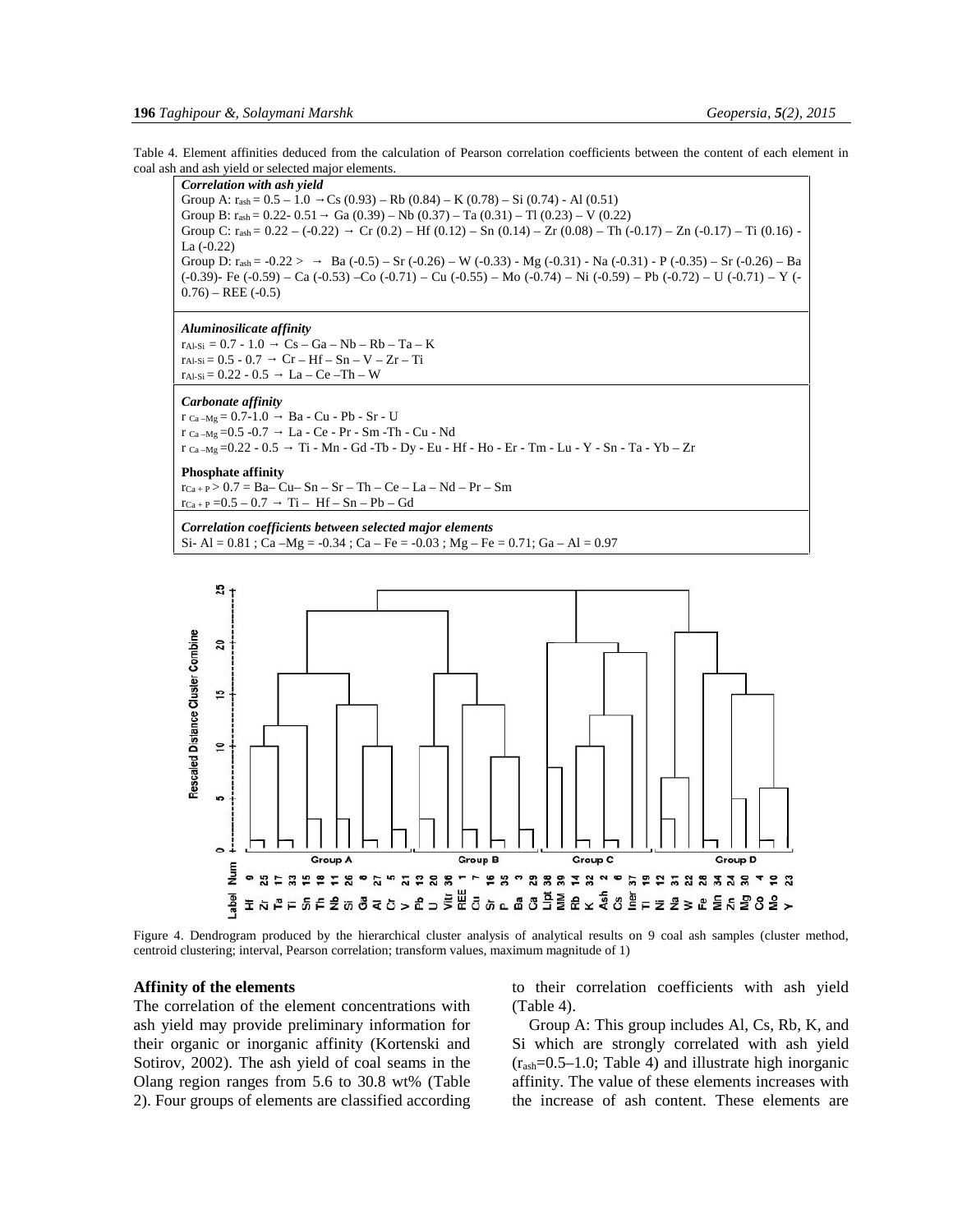characterized by aluminosilicate affinity (Table 4).

Group B: This group includes elements with prevailing inorganic affinity. They show positive correlation coefficients with ash yield, which vary from  $+0.22$  to  $+0.51$  (Ga, Nb, Ta, V, and Tl; Table 4). The concentration of these elements increases with the increase of ash content. These elements are also characterized by aluminosilicate affinity (Table 4).

Group C: This group includes Cr, Hf, Sn, Zr, Th, Zn, Ti, and La that display weak positive and negative correlation coefficients with ash yield varying from  $+0.22$  to  $-0.22$ .

Group D: This group includes Ba, Sr, W, Mg, Na, P, Sr, Ba, Co, Cu, Mo, Ni, U, Fe, Ca, Co, Cu, Mo, Ni, Pb, U, Y, and REE (Ce, Nd, Sm, Eu, Gd, Tb, Dy, Ho, Er, Tm, Yb, and Lu) which are negatively correlated with ash yield  $\left(<0.22\right)$ . These elements exhibit a relatively strong organic affinity and an appreciable portion of these elements may be associated with organic matter. Among these elements, Ba, Cu, Sn, Sr, Th, Ce, La, Nd, Pr, Sm, Ti, Hf, Sn, Pb, and Gd have a phosphate affinity, with correlation coefficients  $r_{Ca}$  ÷ 0.5.

# **Rare earth elements (REEs)**

The study of rare earth elements (REE) in coals is significant in three aspects. Rare earth elements are related to the origin of coals. Because the REE are a kind of tracer in geological studies, their geochemical characteristics may provide abundant reliable information about the source rocks and environments of coals, including the sedimentary environment of peat swamp and the geological setting of source area in the period of coal formation as well as other geological processes after coal formation.

The second aspect is related to their potential economic value. Seredin (1996) discovered some coal seams with high REE concentrations (300- 1000 ppm) in the far east of Russia. Finkelman (1993) reported that the contents of most rare elements and REE in coals and coal ash from the United States would satisfy the annual demands of these elements by 50% in the country.

The third is related to their possible detrimental effects. An additional factor motivating this investigation is concern over the possible negative occupational health aspects of rare earth elements, particularly with regard to coal mine workers. While medical data suggest potential health problems related to worker exposures in high-REE environments, there is a lack of understanding regarding how REE exposures affect the human body, and few exposure data exist that indicate the concentration levels of REE in mining and related industrial environments (Sulotto *et al.,* 1986; McDonald et al., 1995; Pairon et al., 1995; Hirano and Suzuki, 1996). In underground mines, limitations in airflow can lead to relatively high concentrations of dust. The possibility exists for the mixed exposure of REE with other known hazardous particles to worsen mining dust-related illnesses (e.g., coal workers pneumoconiosis, silicosis).

There have been many studies on the distribution and geochemistry of REEs in coal and coal ash (Eskenazy, 1987a, 1987b; Birk & White, 1991; Kortenski & Bakardjiev, 1993; Huang *et al.,* 2000; Dai *et al.,* 2002, 2003, 2008, 2014; Liu *et al.,* 2006; Seredin, 1996; Seredin & Dai, 2012; Wang *et al.,* 2007). These studies indicate that REE content in most coals varies from several ppm to several hundred ppm, and the REEs are distributed in minerals although some are associated with the organic material in coal. Rare earth elements in coal are generally related to minerals, primarily clay minerals, phosphates, and often positively correlated to ash yield (Finkelman, 1995; Chou, 1997). However, rare earth elements may also be partly associated with the organic matter in coal (Eskenazy, 1987b). Due to different coal-forming paleoenvironments and geologic settings, some coals are enriched in heavy REEs (HREEs) relative to light REEs (LREEs) (Eskenazy, 1987a, 1999), whereas some are enriched in LREEs (Goodarzi, 1987; Seredin, 1996; Dai *et al.,* 2008).

# **REE abundances**

The concentration of rare earth elements in the coal ash from Alborzegan, Razi, and Melech Aram mines are presented in Table 5. The REE in the coal ash of the Olang region ranges from 308.46 to 552.7 ppm, in which the sample  $K_{21}A$  with 552.7 ppm displays the highest content of REE. The concentration of these elements in the coal ash from the Olang region are compared with the Clarke value of crust from Zhao *et al.* (2002) and World coal ash from Ketris and Yudovich (2009) (Table 6). The average of REE for the Olang coal ash is 383.7 ppm (Table 6) that is very close to World coal ash average (388.3 ppm; Ketris and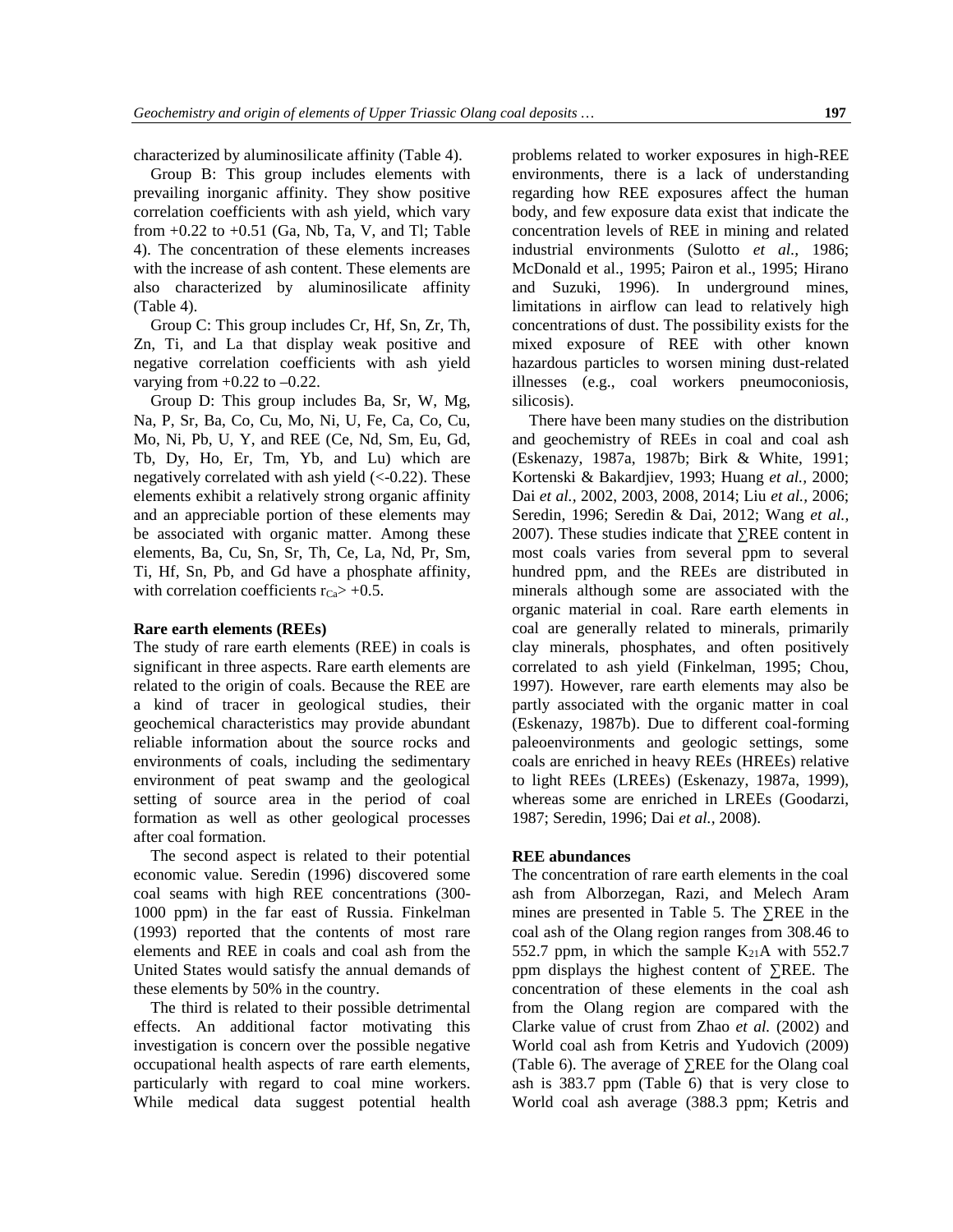Yudovich, 2009). Olang coal ashes illustrate 100– 200 times more enrichment than chondritic abundances reported by McDonough and Sun (1995). The value of rare earth elements is also 2.2 times richer than the average total rare earth elements (173.2 ppm) reported by Haskin *et al.* (1968) for North American shale (NASC). Rare earth elements' content of Olang coal ashes is 2 to 4 times higher than the Clarke values (Table 6).

# **REE distribution patterns**

In this study, geochemical parameters relating to rare earth elements are calculated based on methods presented by Wang et al., (1989) (Table 5).

 $(La/Sm)$ <sub>n</sub>  $(La/Yb)$ <sub>n</sub>  $(Gd/Yb)_n$  $Eu = Eu_n / (Sm_n \times Gd_n)^{\frac{1}{2}}$  $Ce = Ce_n/(La_n \times Pr_n)^{\frac{1}{2}}$ 

Eu<sub>n</sub>, Sm<sub>n</sub>, Gd<sub>n</sub>, Ce<sub>n</sub>, La<sub>n</sub>, and Pr<sub>n</sub> are chondritenormalized element values.

The characteristics of rare earth elements' distribution patterns in coal ash are presented as follows:

1. The REE distribution patterns of coal ash are very similar. The LREE are apparently enriched while the HREE patterns are flat, and Eu is generally depleted (Fig. 5).

| Table 5. Concentration and geochemical parameters of the rare earth elements in the coal ashes of the Olang region |  |
|--------------------------------------------------------------------------------------------------------------------|--|
|--------------------------------------------------------------------------------------------------------------------|--|

| Element              |           | Alborzegan mine |           | Razi mine |           | Melech Aram mine |           |              |           |  |
|----------------------|-----------|-----------------|-----------|-----------|-----------|------------------|-----------|--------------|-----------|--|
|                      | $K_{18}A$ | $K_{21}A$       | $K_{30}R$ | $K_{31}R$ | $K_{32}R$ | $K_4M$           | $K_{13}M$ | $K_{14}M$    | $K_{15}M$ |  |
| La                   | 78.8      | 113             | 76.5      | 68.4      | 64.5      | 73.7             | 68.2      | 73.8         | 60.1      |  |
| Ce                   | 159.5     | 224             | 164       | 136.5     | 128.5     | 146.5            | 134.5     | 149.5        | 121.5     |  |
| Pr                   | 16.7      | 25.4            | 19.55     | 15.35     | 14.05     | 15.65            | 15.75     | 17.75        | 14.95     |  |
| Nd                   | 63.1      | 99.9            | 83        | 59.3      | 53.7      | 58.2             | 63.9      | 73.2         | 67        |  |
| $\rm Sm$             | 11.8      | 20.7            | 20        | 12.1      | 10.5      | 11               | 13.75     | 15.55        | 18.05     |  |
| Eu                   | 2.38      | 4.55            | 5.05      | 2.71      | 2.38      | 2.28             | 3.21      | 3.62         | 5.02      |  |
| Gd                   | 10.35     | 19.25           | 22.1      | 11.75     | 10.15     | 9.87             | 13.9      | 15.7         | 21.8      |  |
| Tb                   | 1.49      | 2.96            | 21.8      | 10.65     | 9.08      | 1.51             | 2.21      | 2.38         | 3.74      |  |
| Dy                   | 8.69      | 16.85           | 21.8      | 10.65     | 9.08      | 8.99             | 13.3      | 13.45        | 23.1      |  |
| H <sub>o</sub>       | 1.85      | 3.41            | 4.67      | 2.2       | 1.87      | 1.87             | 2.75      | 2.69         | 4.82      |  |
| Er                   | 5.64      | 10.05           | 13.05     | 6.28      | 5.35      | 5.57             | 7.82      | 7.5          | 13.15     |  |
| Tm                   | 0.84      | 1.42            | 1.81      | 0.88      | 0.78      | 0.82             | 1.1       | 1.03         | 1.72      |  |
| Yb                   | 5.71      | 9.76            | 11.2      | 5.92      | 5.23      | 5.39             | 7.16      | 6.73         | 10.8      |  |
| Lu                   | 0.89      | 1.49            | 1.73      | 0.89      | 0.81      | 0.84             | 1.07      | $\mathbf{1}$ | 1.61      |  |
| Ash%                 | 5.6       | 22.8            | 8         | 30.8      | 24.8      | 12.9             | 8.3       | 6.1          | 21.1      |  |
| <b>LREE</b>          | 332.28    | 487.55          | 368.1     | 294.36    | 273.63    | 307.33           | 299.31    | 333.42       | 286.62    |  |
| <b>HREE</b>          | 35.46     | 65.19           | 79.95     | 40.41     | 34.83     | 34.86            | 49.31     | 50.48        | 80.74     |  |
| LREE/ HREE           | 9.37      | 7.48            | 4.6       | 7.28      | 7.86      | 8.82             | 6.07      | 6.6          | 3.55      |  |
| REE                  | 367.74    | 552.74          | 448.05    | 334.77    | 308.46    | 342.19           | 348.62    | 383.9        | 367.36    |  |
| $REE+Y$              | 419.44    | 655.24          | 604.05    | 399.57    | 358.96    | 395.89           | 437.82    | 460.5        | 529.36    |  |
| (La/Yb) <sub>n</sub> | 9.37      | 7.87            | 4.64      | 7.85      | 8.38      | 9.29             | 6.47      | 7.45         | 3.78      |  |
| (La/Sm) <sub>n</sub> | 4.17      | 3.41            | 2.39      | 3.53      | 3.84      | 4.18             | 3.1       | 2.96         | 2.08      |  |
| (Gd/Yb) <sub>n</sub> | 1.47      | 1.6             | 1.6       | 1.61      | 1.57      | 1.48             | 1.57      | 1.89         | 1.63      |  |
| Eu                   | 0.66      | 0.69            | 0.73      | 0.69      | 0.7       | 0.67             | 0.71      | 0.71         | 0.77      |  |
| Ce                   | 1.06      | 1.01            | 1.03      | 1.02      | 1.03      | 1.04             | 0.99      | $\,1\,$      | 0.98      |  |

 $Eu = Eu_n / (Sm_n Gd_n)^{\frac{1}{2}}$ ,  $Ce = Ce_n / (La_n Pr_n)^{\frac{1}{2}}$ . The subscript n stands for the chondrite-normalized value.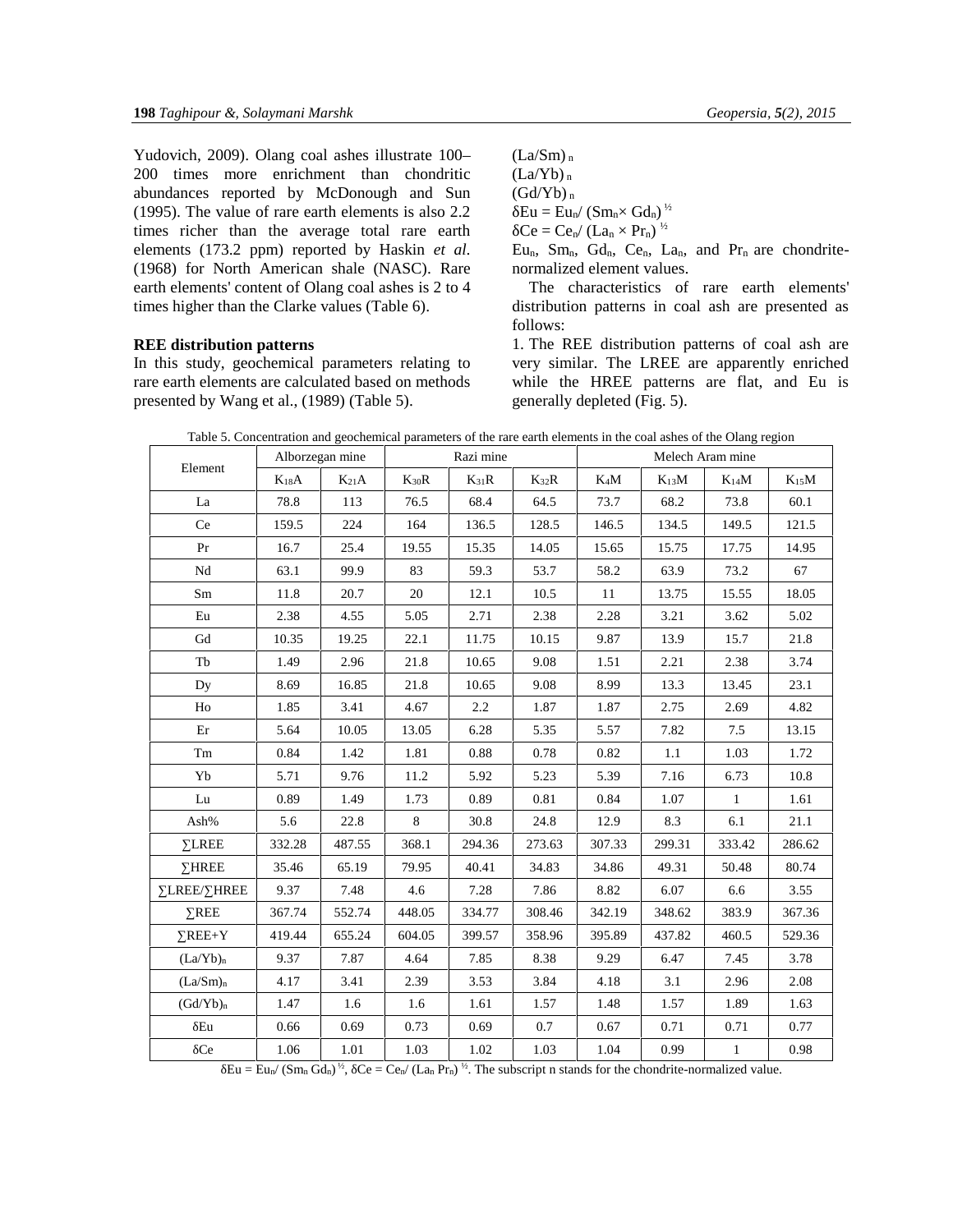| Element | Olang coal | Clarke <sup>a</sup> | EF   | Upper crust <sup>b</sup> | EF   | World coal ash <sup>c</sup> | EF           | Chondrite <sup>d</sup> | EF    |
|---------|------------|---------------------|------|--------------------------|------|-----------------------------|--------------|------------------------|-------|
|         | ash        |                     |      |                          |      |                             |              |                        |       |
| La      | 75.2       | 30                  | 2.5  | 31                       | 2.22 | 76                          | $\mathbf{1}$ | 0.24                   | 313.3 |
| Ce      | 151.6      | 60                  | 2.5  | 63                       | 2.20 | 140                         | 1.1          | 0.61                   | 248.5 |
| Pr      | 17.24      | 8.2                 | 2.1  | 7.1                      | 2.22 | 26                          | 0.7          | 0.04                   | 431   |
| Nd      | 69.03      | 28                  | 2.47 | 27                       | 2.33 | 75                          | 0.9          | 0.46                   | 150.1 |
| Sm      | 14.83      | 6                   | 2.47 | 4.7                      | 2.87 | 14                          | 1.1          | 0.15                   | 98.9  |
| Eu      | 3.47       | 1.2                 | 2.89 |                          | 3.15 | 2.6                         | 1.3          | 0.06                   | 57.8  |
| Gd      | 14.99      | 5.4                 | 2.78 | $\overline{4}$           | 3.41 | 16                          | 0.9          | 0.2                    | 75    |
| Tb      | 2.36       | 0.9                 | 2.62 | 0.7                      | 3.07 | 2.1                         | 0.1          | 0.04                   | 59    |
| Dy      | 13.99      | 3                   | 4.66 | 3.9                      | 3.26 | 15                          | 0.9          | 0.25                   | 56    |
| Ho      | 2.9        | 1.2                 | 2.42 | 0.83                     | 3.48 | 4.8                         | 0.6          | 0.05                   | 58    |
| Er      | 8.27       | 2.8                 | 2.95 | 2.3                      | 3.42 | 6.4                         | 1.3          | 0.16                   | 51.7  |
| Tm      | 1.16       | 0.48                | 2.42 | 0.3                      | 3.36 | 2.2                         | 0.5          | 0.02                   | 58    |
| Yb      | 7.54       | 3                   | 2.51 | 2                        | 3.88 | 6.9                         | 1.1          | 0.16                   | 47.1  |
| Lu      | 1.15       | ٠                   | ۰    | 0.31                     | 3.36 | 1.3                         | 0.9          | 0.02                   | 57.5  |
| Y       | 89.67      | 33                  | 2.72 | 21                       | 3.88 | 51                          | 1.8          | 1.57                   | 57.1  |

Table 6. Comparison of the average values of rare earth elements in the coal ash of the Olang region with the Clarke value of crust, the World coal ash, and Chondrite values.

<sup>a</sup> Zhao *et al.*, 2002; <sup>b</sup> Rudnick & Gao, 2004; <sup>c</sup> Ketris & Yudovich, 2009; <sup>d</sup> McDonough & Sun, 1995; EF: Enrichment Factor

2. The Ce values of the coal ash of the Olang area vary from 0.98 to 1.06; values of all coal seams are higher than unity, except the two samples of  $K_{13}M$ and  $K_{15}M$ , whose values are very close to unity (0.98 and 0.99, respectively) (Table 5).

3. The Eu values of all of the samples are smaller than unity  $(0.66 \text{ to } 0.77)$  that show negative Eu anomalies. An obvious "V" shape at Eu features the normalized distribution patterns (Fig.5), which is consistent with the results published in the literature (Seredin, 1996; Eskenazy, 1987a; Birk and White, 1991). The negative Eu anomaly of the coal ash may be inherited from the source regions with Eu depletion (Eskenazy, 1987a; Huang et al., 2000). However, another possibility is the Eu mobility of the coal during coal formation. Although Eu concentrations in the sediments are generally not affected by diagenesis, strongly reducing conditions at low temperatures can lead to REE mobility during coal formation (Eskenazy, 1987a, 1999; Ismael, 2002).

4. The LREE/HREE ratios of the Olang coal ashes vary from 3.55 to 9.37;  $(La/Yb)$ <sub>n</sub> values, 3.78 to 9.37;  $(La/Sm)<sub>n</sub>$  values, 2.08 to 4.18;  $(Gd/Yb)<sub>n</sub>$ values, 1.47 to 1.89. These values are greater than unity, reflecting that the enrichment degree of LREE is larger than that of HREE and a certain extent of fractionation occurred between the LREE and HREE.

5. The  $(La/Sm)<sub>n</sub>$  values vary from 2.08 to 4.18,

which indicate that a certain extent of fractionation occurred among the LREEs (Table 5).

### **Mode of occurrence of REE**

Correlation coefficients of REE and ash yield, maceral groups, mineral matter, and the contents of other elements in coal ashes of the Olang region are exhibited in Table 7.

Some results are obtained as follows:

1. There is a negative correlation between REE and ash yield  $(r=0.5)$ . The correlation coefficients of ∑REE and associated elements are illustrated in Table 7. The REE content of coal ashes correlates weakly and negatively not only with major elements including Si, K, Fe, Mg, Mn, and Na, but also with trace elements, including Rb, Tl, Cs, and Zn, which are lithophile elements being likely associated with clay minerals and transported to the coal swamp during peat deposition (Chou, 1997). It is demonstrated that rare earth elements have organic origins.

2. REE has positive correlation coefficients with Ca, P, Na, Al, Ti, Ba, Ga, Hf, Nb, Sn, Sr, Ta, Th, U, V, Y, Zr, Cr, Ni, Cu, and Pb elements (Table 7).

3. Cluster analysis of the REE and other elements (Fig. 4) shows that REE and the elements P, Cu, Sr, Ba, and Ca can be classified as one group. All of the elements similar to REE have negative correlation coefficients with ash yield.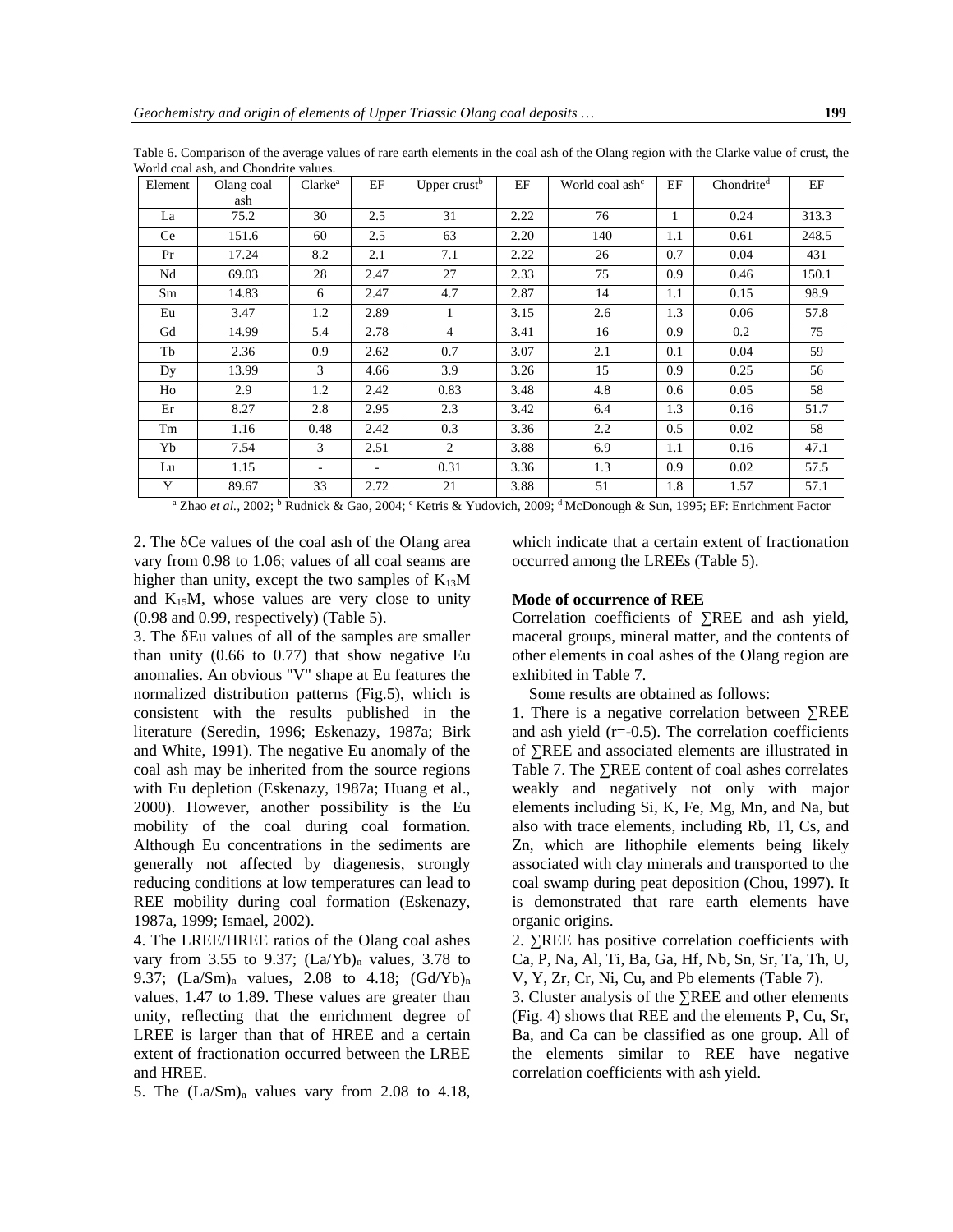|           |             |         |             |        |             | Table 7. Correlation coefficients among true and other cientents in the coal ash of the Olang region. |             |
|-----------|-------------|---------|-------------|--------|-------------|-------------------------------------------------------------------------------------------------------|-------------|
| Element   | Correlation | Element | Correlation | Elemen | Correlation | Element                                                                                               | Correlation |
| Ba        | 0.77        | Pb      | 0.39        | Y      | 0.45        | Ti                                                                                                    | 0.80        |
| Co        | 0.14        | Rb      | $-0.26$     | Zn     | $-0.1$      | Mn                                                                                                    | $-0.83$     |
| <b>Cr</b> | 0.67        | Sn      | 0.64        | Zr     | 0.73        | P                                                                                                     | 0.80        |
| <b>Cs</b> | $-0.24$     | Sr      | 0.71        | Si     | 0.01        | Vitrinite                                                                                             | 0.5         |
| Cu        | 0.88        | Ta      | 0.55        | Al     | 0.38        | Inertinite                                                                                            | $-0.5$      |
| Ga        | 0.51        | Th      | 0.78        | Fe     | $-0.30$     | Liptinite                                                                                             | $-0.4$      |
| Hf        | 0.72        | TI      | $-0.31$     | Ca     | 0.74        | Mineral matter                                                                                        | $-0.8$      |
| Mo        | 0.18        | U       | 0.79        | Mg     | $-0.49$     | Ash yield                                                                                             | $-0.5$      |
| Nb.       | 0.52        | V       | 0.44        | Na     | 0.50        |                                                                                                       |             |
| Ni        | 0.47        | W       | 0.60        | K      | $-0.15$     |                                                                                                       |             |

Table 7. Correlation coefficients among REE and other elements in the coal ash of the Olang region.



Figure 5 Chondrite-normalized rare earth element patterns of the coal ash of the Olang region

In sample  $K_{21}A$ , Ca, P, Ba, Cu, Sr, Th, and REE elements are much enriched in comparison with other samples; in addition, REE in the sample is also enriched, which indicates the accompanying of these elements together.

4. Silicon and Al are likely present in kaolinite, the dominant mineral in coal (Wang et al., 2007), and P mainly in phosphate (Finkelman, 1994; Spears and Zheng, 1999). Ca, Fe, K, Na, Mg, and U are generally variable in coal and significantly affected by post depositional processes (Schatzel & Stewart, 2003). Negative or weak correlation of REEs with ash yield, mineral matter, Si, Mg, K, Cs, and Rb and strong positive correlation with P, Ca, and Ba (Table 7) suggest that REEs are mainly derived from organic sources and occur dominantly in phosphate with organic origins.

5. The REE is negatively correlated with the inertinite and liptinite maceral groups, but shows a positive correlation with the vitrinite maceral group (Fig. 6), which exhibits a certain affiliation between REEs and organic matter.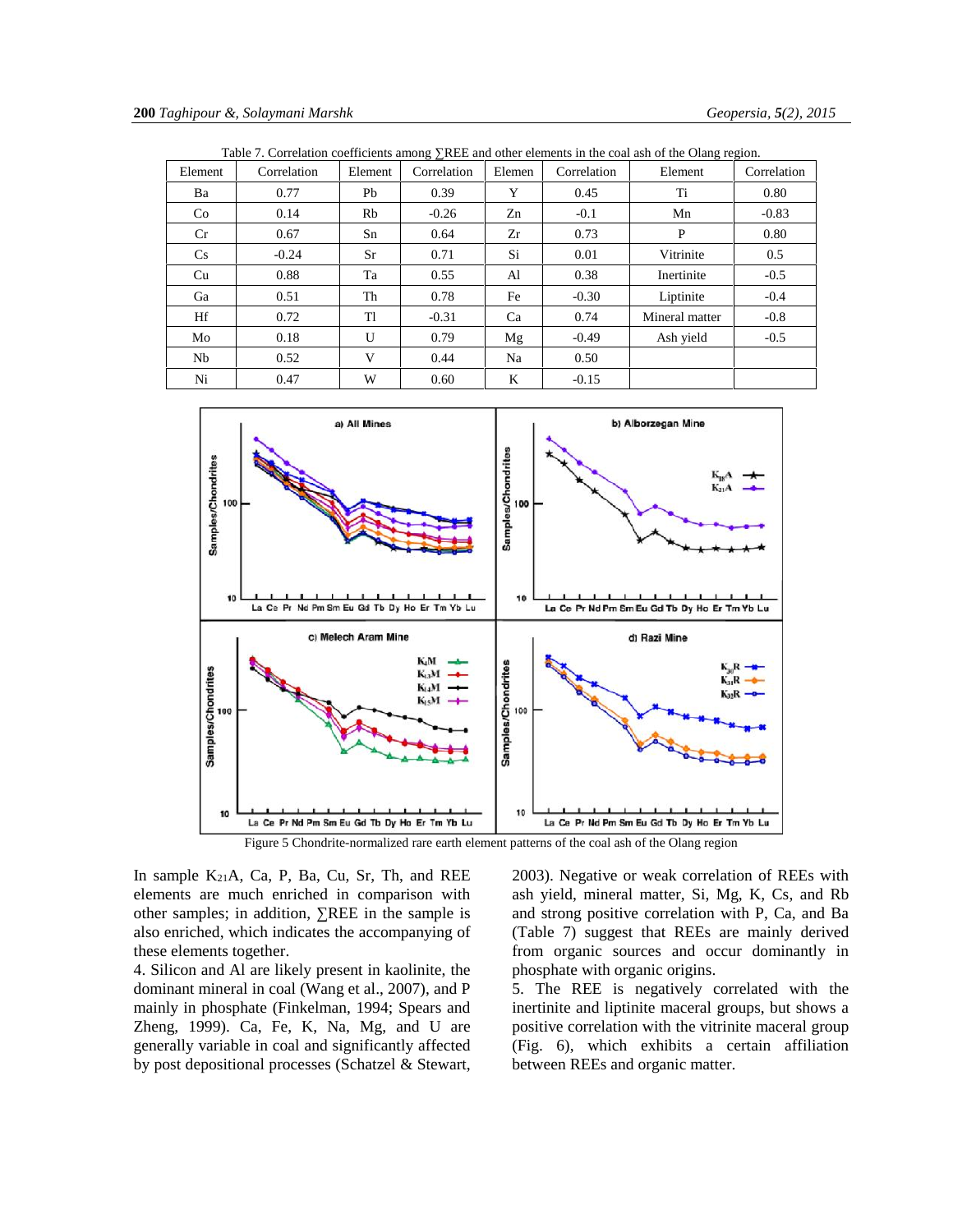

Figure 6. Relationship between HREE and LREE with ash yield, mineral matter and maceral groups (vitrinite, inertinite, and Liptinite)

It appears that REEs were transported to the coal swamp during peat accumulation possibly by adsorption on clay minerals or in colloidal form in solution. REEs in the solution were largely adsorbed by organic matter during diagenesis. Some studies reported that a portion of the REEs may be associated with the organic fraction of coal based on selective leaching and particle segregation experiments (Dai *et al*., 2002; Palmer *et al*., 1990; Willett *et al.,* 2000).

6. The light rare earth elements (LREEs, from La to Eu) and heavy REEs (HREEs, from Gd to Lu) are negatively correlated with the ash yield (Fig. 6); further, the heavy REEs (HREE) have clearly more negative correlation coefficients with ash yield (- 0.8), indicating that the HREEs have a stronger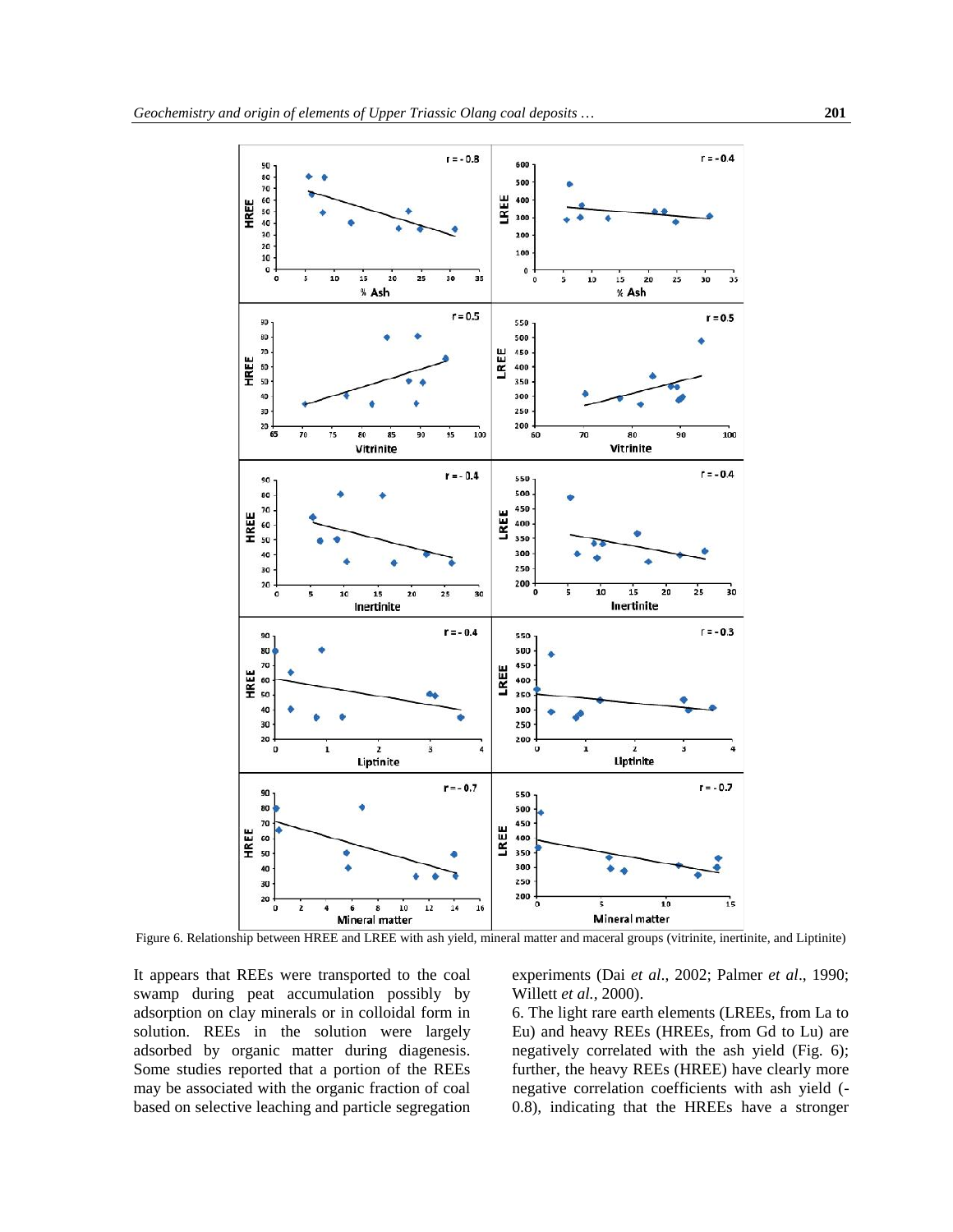organic affinity than the LREEs. The data on REE published recently also show greater organic affinity for HREE than for LREE (Querol *et al.,* 1995). Palmer *et al.* (1990) found a distinct enrichment of the heavy REE in two out of five vitrinite concentrates.

# **Conclusions**

The value of most of the elements in the coal ashes of the Olang region is higher than the Clarke value and higher than that of World coal ash averages in Zn, Mn, and P.

The elements in the Olang coal ashes are classified into four groups of association according to their mode of occurrence including A (Rb, K, Cs, Si, Al), B (Ga, Nb, Ta, Tl, V), C (Cr, Hf, Sn, Zr, Th, Zn, Ti, La) and D (Ba, W, Mg, Na, P, Sr, Co, Cu, Mo, Ni, U, Fe, Ca, REE (Ce, Pr, Nd, Sm, Eu, Gd, Tb, Dy, Ho, Er, Tm, Yb, Lu, Y)). The first two groups are strongly correlated with ash yield and mainly have an inorganic affinity. Most of these elements are mainly associated with aluminosilicate minerals, especially clay minerals. The elements of C and D groups exhibit negative or weak correlation coefficients with ash yield and mainly have an organic affinity.

The REE content in the Olang coal ashes ranges from 308.46 to 552.7 ppm. The average

REE in the coal ashes of the Olang region (383.7) ppm) is close to the average of World coal ash, while it is about 100 to 200 times more than chondritic abundances and also 2.2 times more than the average REE (173.2 ppm) reported for North American shale (NASC).

The REE content is correlated negatively with

# **References**

- Birk, D., White, J.C., 1991. Rare earth elements in bituminous coals and under clays of the Sydney Basin, Nova Scotia: Element sites, distribution, mineralogy. International Journal of Coal Geology, 19: 219-251.
- Chou, C.L., 1997. Abundances of sulfur, chlorine, and trace elements in Illinois Basin coals, U.S.A. In: Proceedings of the 14th International Pittsburgh Coal Conference, Taiyuan, China, September 23–27, Section, 1: 76–87.

Dai, S.F., Ren, D.Y., Tang, Y.G., Shao, L.Y., Li, S.S., 2002. Distribution, isotopic variation and origin of sulfur in coals in the Wuda coalfield, Inner Mongolia, China. International Journal of Coal Geology, 51: 237 - 250.

Dai, S.F., Ren, D.Y., Hou, X.Q., Shao, L.Y., 2003. Geochemical and mineralogical anomalies of the late Permian coal in the Zhijin coalfield of southwest China and their volcanic origin. International Journal of Coal Geology, 55: 117–138.

- Dai, S.F., Li, D., Chou, C.L., Zhao, L., Zhang, Y., Ren, D.Y., Ma, Y.W., Sun, Y.Y., 2008. Mineralogy and geochemistry of boehmite-rich coals: new insights from the Haerwusu Surface Mine, Jungar Coalfield, Inner Mongolia, China. International Journal of Coal Geology, 74: 185–202.
- Dai, S., Luo, Y., Seredin, V.V., Ward, C.R., Hower, J.C., Zhao, L., Liu, S., Zhao, C., Tian, H., Zou, J., 2014. Revisiting the late Permian coal from the Huayingshan, Sichuan, southwestern China: Enrichment and occurrence modes of minerals and trace elements. International Journal of Coal Geology, 122: 110–128.
- Eskenazy, G.M., 1987a. Rare earth elements in a sampled coal from the Pirin deposit, Bulgaria. International Journal of Coal Geology, 7: 301- 314.

ash yield and weakly to negatively correlated with major elements, including Si, K, Fe, Mg, Mn, and Na, and also with trace elements, including Rb, Tl, Cs, and Zn, which are lithophile elements, indicating that REEs are distributed in organic matter. Positive correlation of REE with vitrinite maceral group is also another reason for the approval of their organic origin. Based on cluster analysis, ∑REE, P, Cu, Sr, Ba, and Ca can be classified as one group, all of whose elements like REEs have negative correlation coefficients with ash yield and are also major components of phosphate minerals. Therefore, two separate modes of occurrence for rare earth elements can be considered: (1) Accompanying phosphate minerals with organic origin (phosphorites) or phosphate organic materials. (2) Accompanying vitrinite maceral group.

The coal ashes of the Olang region exhibit a clear negative Eu anomaly, which is inherited from the source regions.  $(La/Yb)<sub>n</sub>$ ,  $(La/Sm)<sub>n</sub>$ , and  $(Gd/Yb)<sub>n</sub>$  values are higher than unity, reflecting that the enrichment degree of LREE is larger than that of HREE and a certain extent of fractionation occurred between the LREE and HREE. The  $(La/Sm)$ <sub>n</sub> values are also higher than unity, which indicates that a certain extent of fractionation occurred among the LREEs.

# **Acknowledgements**

The authors would like to thank the Eastern Alborz coal company employees for providing access to the mines of the Olang area and sampling. This paper benefited from constructive reviews by two anonymous Geopersia referees.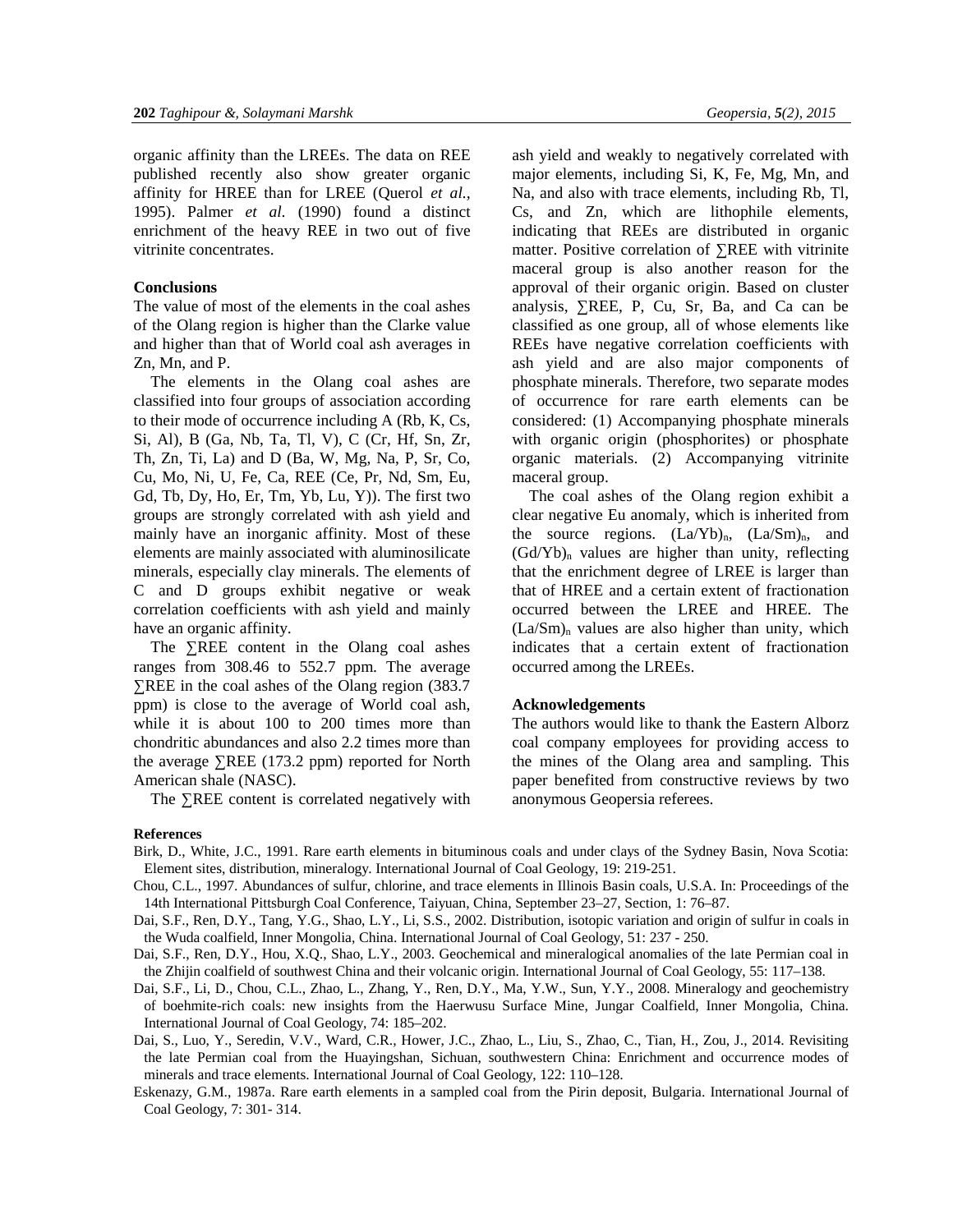Eskenazy, G.M., 1987b. Rare earth element and Yttrium in lithotypes of Bulgaria coals. Organic Geochemistry 2, 83 - 89.

- Eskenazy, G.M., 1999. Aspects of the geochemistry of rare elements in coal: an experimental approach. International Journal of Coal Geology, 38: 285 - 295.
- Finkelman, R.B., Fiene, F.L., Painter, P.C., 1981. Determination of kaolinite in coal by infra-red spectroscopy- a comment. Fuel, 60: 643- 644.
- Finkelman, R.B., 1993. Trace and minor elements in coal. In: Engel, M. H., Macko, S. A. (Eds.), Organic geochemistry. Plenum, New York, 593- 607.
- Finkelman, R.B., 1994. Modes of occurrence of potentially hazardous elements in coal: levels of confidence. Fuel Processing Technology, 39: 21–34.
- Finkelman, R.B., 1995. Modes of occurrence of environmentallysensitive trace elements in coal. In: Swaine, D.J., Goodarzi, F. (Eds.), Environmental Aspects of Trace Elements in Coal. Kluwer Academic Publishing, Dordrecht, 24– 50.
- Fürsich, F. T., Wilmsen, M., Seyed-Emami, K. & Majidifard, M. R., 2009. Lithostratigraphy of the Upper Triassic-Middle Jurassic Shemshak Group of northern Iran. In: Brunet, M.F., Wilmsen, M. & Granath, J. W. (eds) 2009. South Caspian to Central Iran Basins. Geological Society, London, Special Publications, 312: 129-160.
- Goodarzi, F., 1987. Concentration of elements in Lacustrine coals from Zone A Hat Creek Deposit No 1, British Columbia, Canada. International Journal of Coal Geology, 8: 247–268.
- Gupta, R., Wall, T.F., Baxter, L.A., 1999. The impact of mineral impurities in solid fuel combustion. Kluwer Academic Publication, New York. 767pp.
- Haskin, L.A., Haskin, M.A., Frey, F.A., Wilderman, T.R., 1968. Relative and absolute terrestrial abundances of the rare earths. In: Ahrens, L.H. (Ed.), Origin and distribution of the elements. Oxford, Pergamon, 889–912.
- Hirano, S., Suzuki, K., 1996. Exposure, metabolism and toxicity of rare earths and related compounds. Environmental Health Perspectives 104, 85 - 95.
- Huang, W.H., Yang, Q., Tang, D.Z., Tang, X.Y., Zhao, Z.G., 2000. Rare earth element geochemistry of Late Paleozoic coals in North China. Acta Geologica Sinica, 74: 74–83.
- Ismael, I.S., 2002. Rare earth elements in Egyptian phosphorites. China Journal Geochemistry, 21: 19 28.
- ISO 1171, 1981. Solid mineral fuels, Determination of Ash. International Organisation for Standardisation -ISO, Geneva, 2 pp.
- Ketris, M.P., Yudovich, Y.E., 2009. Estimations of Clarkes for carbonaceous biolithes: world average for trace element contents in black shales and coals. International Journal of Coal Geology, 78: 135 - 148.
- Kortenski, J., Bakardjiev, S., 1993. Rare earth and radioactive elements in some coals from the Sofia, Svoge and Pemik Basins, Bulgaria. International Journal of Coal Geology, 22: 237–246.
- Kortenski, J., Sotirov, A., 2002. Trace and major element content and distribution in Neogene lignite from the Sofia Basin, Bulgaria. International Journal of Coal Geology, 52: 63–82.
- Liu, G.J., Zheng, L.G., Wu, E.J., Peng, Z.C., 2006. Depositional and Chemiscal Characterization of Coal From Yayu coalfield. Energy Exploration & Exploitation, 24 (6): 417–438.
- McDonald, J.W., Ghio, A.J., Sheehan, C.E., Bernhardt, P.F., Roggli, V.L., 1995. Rare earth (cerium oxide) pneumoconiosis: analytical scanning electron microscopy and literature review. Modern Pathology, 8: 859 - 865.
- McDonough, W.F., Sun, S., 1995. The composition of the Earth. Chemical Geology, 120: 223 253.
- Nabavi, M.H., Seyed-Emami, K., 1977. Sinemurian ammonites from the Shemshak Group of North Iran (Semnan area, Alborz).Neues Jahrbuch für Geologie und Paläontologie, Abhandlungen, 153: 70- 85.
- Pairon, J.C., Roos, F., Sebastien, P., Chemak, B., Abdalsamad, I., Bernaudin, J.F., Bignon, J., 1995. Bio persistence of cerium in human respiratory tract and ultra structural findings. American Journal of Industrial Medicine, 27: 349 - 358.
- Palmer, C.A., Lyons, P.C., Brown, Z.A., Mee, J.S., 1990. The use of trace element concentrations in vitrinite concentrates and companion whole coals (hvA bituminous) to determine organic and inorganic associations. GSA Special Paper, 248: 55 - 62.
- Querol, X., Fernandez-Turiel, J.L., Lopez-Soler, A., 1995. Trace elements in coal and their behavior during combustion in a large power station. Fuel 74: 331–343.
- Rad, F.K., 1986. A Jurassic delta in Eastern Alborz, NE Iran. Journal of petroleum geology 9 (3): 281-294.
- Razavi-Armagani, M.B., Moenoalsadat, S.H., 1994. Treatise on the Geology-Geological Survey of Iran. 286 pp (in persian).
- Rudnick, R.L., Gao, S., 2004. Composition of the continental crust. Treatise on geochemistry, 3: 1-64.
- Schatzel, S.J., Stewart, B.W., 2003. Rare earth element sources and modification in the Lower Kittanning coal bed, Pennsylvania: implications for the origin of coal mineral matter and rare earth element exposure in underground mines. International Journal of Coal Geology, 54: 223 - 251.
- Seredin, V.V., 1996. Rare earth element-bearing coals form the Russian Far East deposits. International Journal of Coal Geology, 30:101–129.